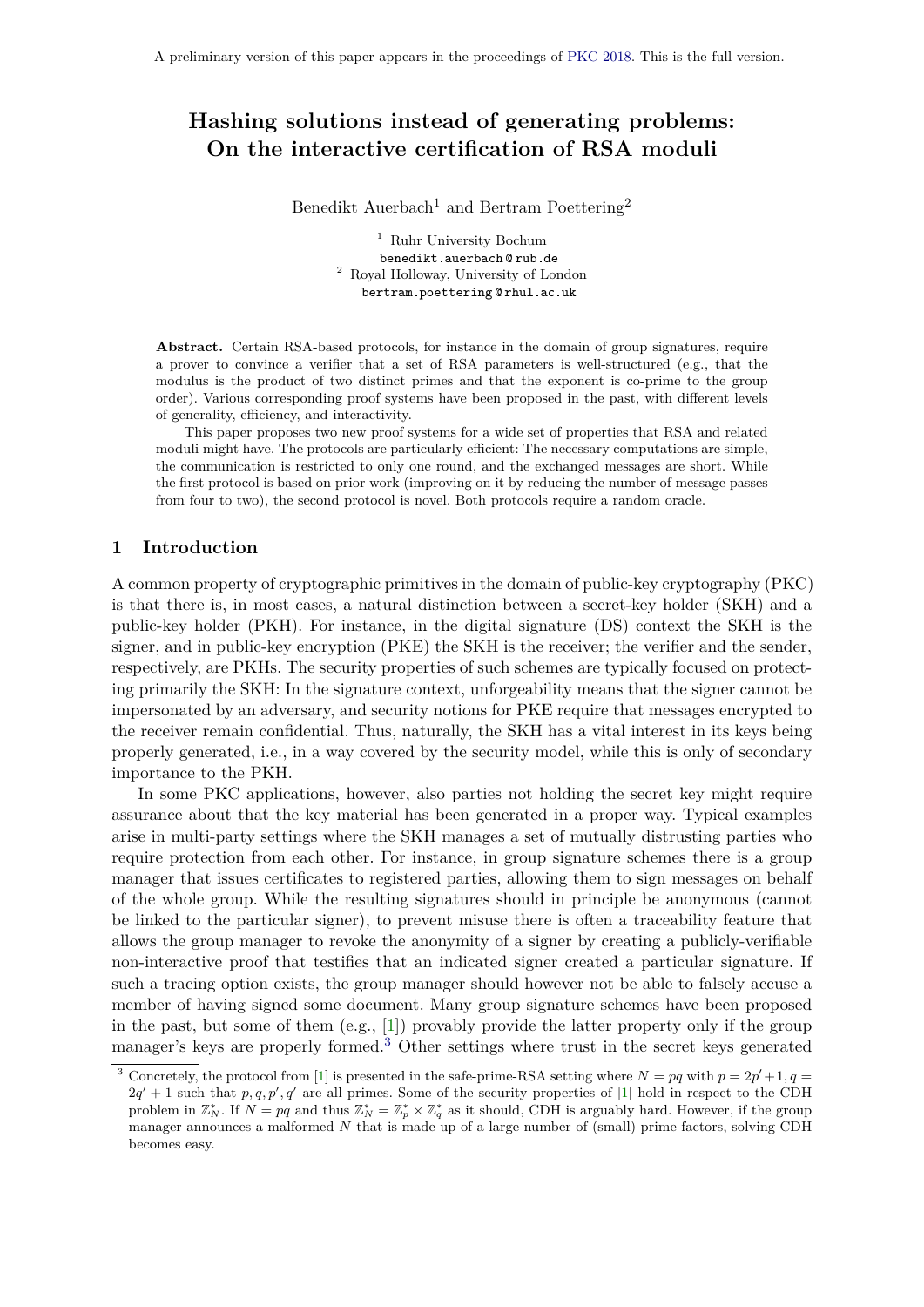by other parties is required include e-cash [\[13\]](#page-20-1), cryptographic accumulators [\[9\]](#page-20-2), undeniable signatures [\[18\]](#page-20-3), double-authentication preventing signatures [\[27,](#page-21-0)[2\]](#page-20-4).

If a cryptographic scheme is solely based on the discrete logarithm problem (DLP) in a primeorder group, checking that keys of the type  $X = g^x$  are well-formed is a trivial job (because *all* keys are well-formed). In the RSA setting the situation is more subtle: Given parameters  $(N, e)$ , before assuming the security of the system the PKH might want to be convinced that the following questions can be answered affirmatively: (1) does *N* have precisely two prime divisors, (2) is *N* square-free, (3) is *e* coprime to  $\varphi(N)$ , i.e., is the mapping  $m \mapsto m^e \mod N$  a bijection (rather than lossy). Further, in some settings it might be necessary to know (4) whether  $N = pq$ is a safe-prime modulus, i.e., whether (*p*−1)*/*2 and (*q*−1)*/*2 are primes by themselves. In settings specifically based on the hardness of factoring an additional question might be (5) whether squaring is a bijection on  $QR(N)$ , more specifically (6) whether *N* is a Blum integer, and even more specifically (7) whether *N* is a Rabin–Williams integer.<sup>[4](#page-1-0)</sup>

What are known approaches for convincing participants of the validity of predicates like the ones listed above? In some research papers corresponding arguments are just missing [\[1\]](#page-20-0), or they are side-stepped by explicitly assuming honesty of key generation in the model [\[2\]](#page-20-4). Other papers refer to works like [\[10\]](#page-20-5) that propose non-interactive proof systems for convincing verifiers of the validity of such relations. Concretely, [\[10\]](#page-20-5) provides a NIZK framework for showing that an RSA number is the product of two safe primes. While powerful, the NIZK technique turns out to be practically not usable: The argument is over the intermediate results of four Miller–Rabin tests, a large number of range tests, etc., making the resulting proof string prohibitively long. Another approach is to pick prime numbers, moduli, and exponents in a certain way such that showing specific properties becomes feasible with number-theoretic techniques. Working with restricted parameter classes might however remove standard conformance and render implementations less efficient; for instance, the authors of [\[23\]](#page-21-1) develop tools for showing that the mapping  $m \mapsto m^e$ is a permutation, but these tools work only for fairly large values of *e*.

A third approach is tightly connected with the number-theoretic structures that motivate the requirements for the conditions listed above. (It is less general than the NIZK approach of [\[10\]](#page-20-5) but usually does not require picking parameters in a specific way.) For instance, if an application of RSA requires that *e* be coprime to  $\varphi(N)$  then this is for a specific reason, namely that information shall not be lost (but remain recoverable) when raising it to the power of *e*. Thus, instead of abstractly checking the  $e \mid \varphi(N)$  relation, a corresponding check could be centered precisely around the information-loss property of the exponentiation operation. Our results are based on this strategy. Our techniques are inspired by, and improving on, prior work that we describe in detail in the following.

## **1.1 Interactive Zero-Knowledge Testing of Certain Relations**

We reproduce results of Gennaro, Micali, and Rabin [\[19\]](#page-20-6). As a running example, consider the question of whether  $e \mid \varphi(N)$  holds, where *N* is an RSA modulus and *e* a small prime exponent. The relation holds if and only if the mapping  $x \mapsto x^e \mod N$  is bijective, characterized by all  $y \in \mathbb{Z}_N^*$  having an *eth* root. This motivates an (interactive) protocol in which a prover convinces a verifier of relation  $e | \varphi(N)$  by first letting the verifier pick a random value  $y \in \mathbb{Z}_N^*$  and send it to the prover, then letting the prover (who knows the factorization of *N*) compute the *e*th root  $x \in \mathbb{Z}_N^*$  of *y* and return it to the verifier, and finally letting the verifier accept if and only if  $x^e = y \mod N$ . Prover and verifier may run multiple repetitions of this protocol, each time with a fresh challenge *y*. If the prover is able to return a valid response for each challenge, then the

<span id="page-1-0"></span><sup>&</sup>lt;sup>4</sup> An RSA modulus  $N = pq$  is a Blum integer if  $p \equiv q \equiv 3 \pmod{4}$ , and it is a Rabin–Williams integer if  $p \equiv 3$ (mod 8) and  $q \equiv 7 \pmod{8}$ .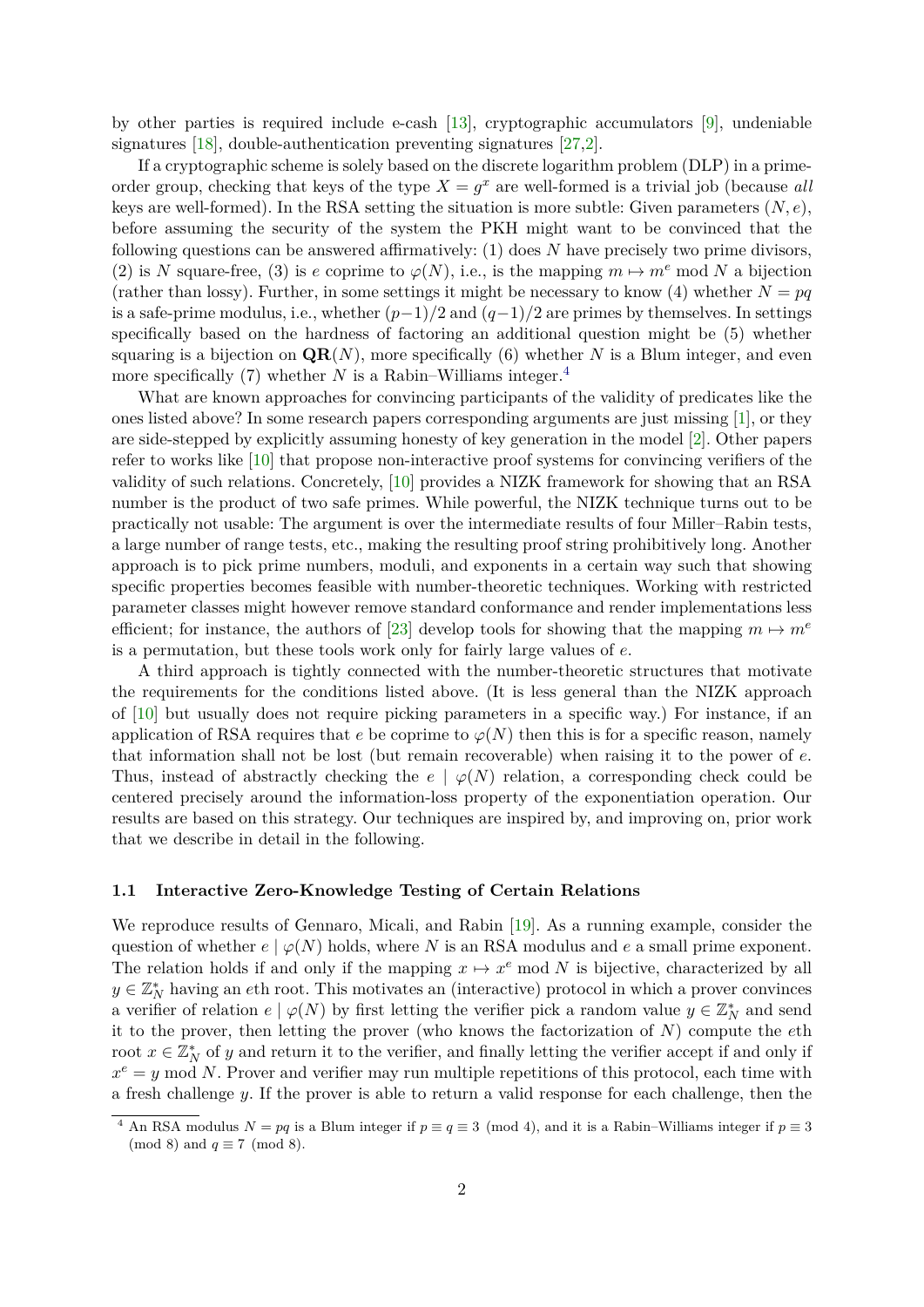verifier is eventually convinced of the  $e \mid \varphi(N)$  claim. Indeed, if  $e \nmid \varphi(N)$ , then only about one of  $e$  elements of  $\mathbb{Z}_N^*$  have an  $e$ th root, so the protocol would detect this with high probability and a cheating prover would be caught.

Note that if the protocol would be deployed in precisely the way we described it, it would be of limited use. The reason is that it is not zero-knowledge; in particular, the prover would effectively implement an '*e*th root oracle' for values *y* arbitrarily picked by the verifier, and this would likely harm the security of most applications. The proposal of [\[19\]](#page-20-6) considers fixing this by making sure that challenges *y* are picked in a sufficiently random way. Concretely, the full protocol [\[19,](#page-20-6) Section 4.1] involves four message passes as follows: (1) the verifier picks  $y_1 \in \mathbb{Z}_N^*$ and sends a commitment to this value to the prover, (2) the prover picks  $y_2 \in \mathbb{Z}_N^*$  and sends this value to the verifier, (3) the verifier opens the commitment; both parties now compute  $y \leftarrow y_1 y_2$ , (4) the prover computes the *e*th root of *y* and sends it to the verifier. Unfortunately, the security analysis of [\[19\]](#page-20-6) does not cover the full protocol; rather it restricts attention to only the last prover-to-verifier message and shows that it is zero-knowledge under the assumption that value *y* "can be thought as provided by a trusted third party" [\[19,](#page-20-6) Section 2.3]. We stress that a proof for the full four-message protocol is not immediate: Proving it zero-knowledge seems to require assuming an extractability property of the commitment scheme (so that the simulator can find 'the right'  $y_2$  value), and the increased interactiveness calls for a fresh analysis in a concurrent communication setting anyway (if the protocol shall be of practical relevance). Neither of these issues is mentioned, let alone resolved, in [\[19\]](#page-20-6).

#### **1.2 Our Results**

We construct practical protocols for convincing a verifier that certain relevant number-theoretic properties hold for RSA parameters. This includes statements on the number of prime factors of the modulus, its square-freeness, etc. Concretely, we propose two generic protocol frameworks that can be instantiated to become proof systems for many different relations: The first frame-work is based on [\[19\]](#page-20-6) and effectively compresses the first three messages of the full protocols into a single one by, intuitively speaking, using a random oracle to implement the mentioned trusted third party. Precisely, continuing our running example, we let the verifier only specify a random seed r and let both parties derive value y as per  $y \leftarrow H(r)$  via a random oracle. The random oracle model turns out to be strong enough to make the full protocol sound and zero-knowledge. Because of the reduced number of message passes, concurrency is not an issue.

The second framework is similar in spirit but uses the random oracle in a different and novel way. Here, the challenge  $y$  can be freely picked by the verifier (no specific distribution is required), the prover again computes the *e*th root *x* of it, but instead of sharing *x* with the verifier it only discloses the hash  $H(x)$  of it. Note that, unless the verifier knows value x anyway, if *H* behaves like a random oracle then the hash value does not leak anything.

We highlight that the second protocol has two important advantages over the first: (1) The first protocol requires a random oracle that maps into the 'problem space' (here: challenge space  $\mathbb{Z}_N^*$ ). However, for some number-theoretic tests, e.g., whether *N* is a Blum integer, the problem space we (and  $[19]$ ) work with is  $\mathbf{QR}(N)$ , i.e., the set of quadratic residues modulo N, and for such spaces it is unclear how to construct a random oracle mapping into them. Note that, in contrast, the second protocol does not require hashing into any particular set. (2) Some number-theoretic relations allow for an easier check when the second framework is used. For instance, identifying Blum integers involves the prover computing the four square roots that quadratic residues always have. In the first protocol framework, returning all four square roots is prohibitive as this would immediately allow for factorizing *N*. In the second framework, however, hash values of all square roots can be returned without doing harm to security.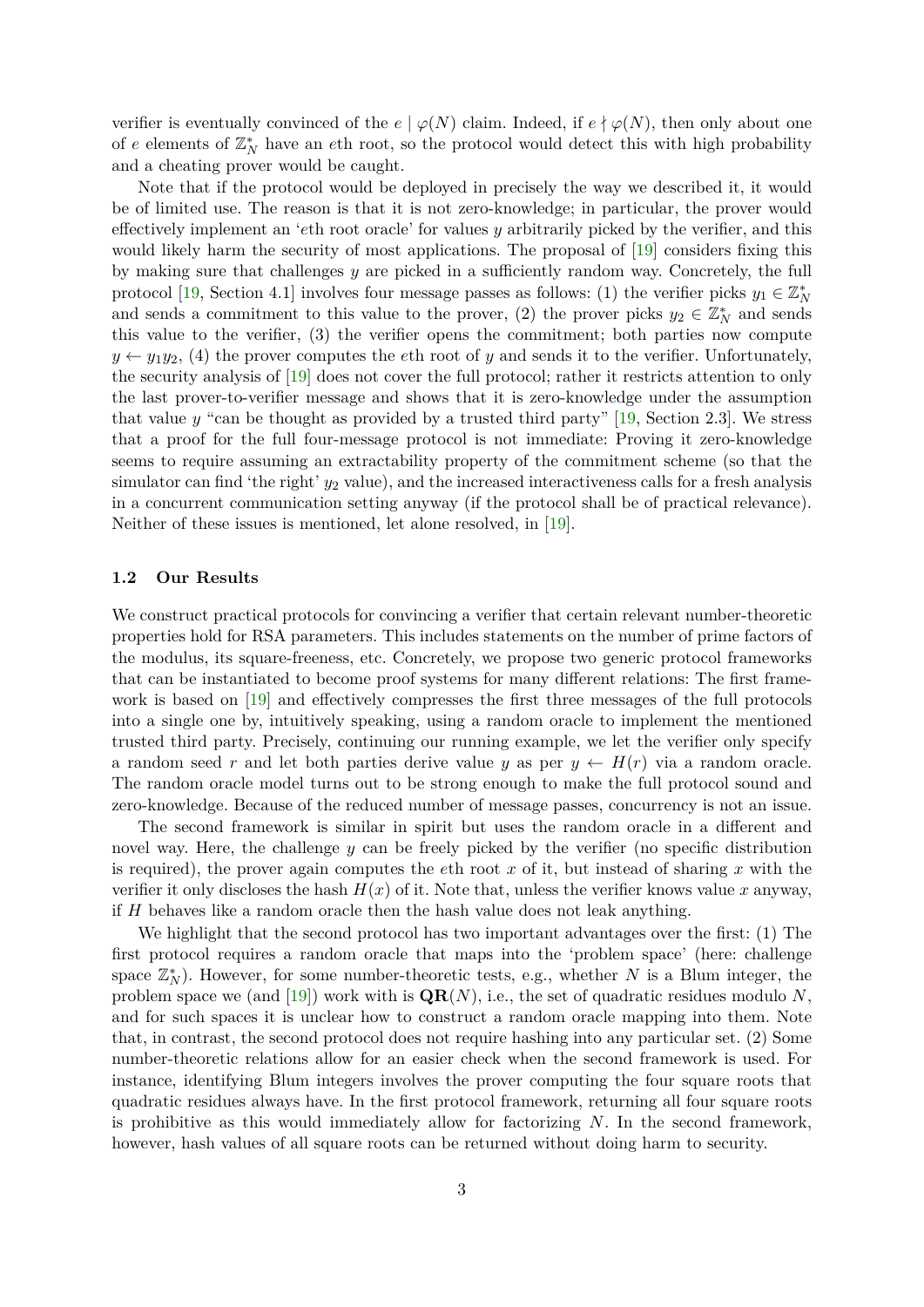#### **1.3 Related Work**

We note that techniques similar to ours appear implicitly or explicitly in a couple of prior works. For instance, the validation of RSA parameters is a common challenge in password-based key agreement; in particular, adversaries might announce specially crafted parameters (*N, e*) that would lead to partial password exposure. The work of Zhu et al. [\[34\]](#page-21-2) addresses this, but without a formal analysis, by pursuing approaches that are similar to our second protocol instantiated with one particular number-theoretic relation. The work of [\[28\]](#page-21-3) provides a security analysis of [\[34\]](#page-21-2). (It seems, however, that the analysis is incomplete: The output length of the hash function does not appear in the theorem statement, but for short output lengths the statement is obviously wrong.) We conclude by noting that both [\[34\]](#page-21-2) and [\[28\]](#page-21-3), and also a sequence of follow-up works in the domain of password-based key agreement, employ variants of our two protocols in an ad-hoc fashion, and not at the generic level and for the large number of number-theoretic problems as we do.

A higher level of abstraction, also in the domain of password-based key agreement, can be found in the work of Catalano et al. [\[11\]](#page-20-7). Their work considers exclusively our first approach. Further, while considering soundness and zero-knowledge definitions for language problems, their constructions are not on that level but directly targeting specific number-theoretic problems.

Considering proof systems not relying on random oracles, basically any desired property of an RSA modulus can be proven by employing general zero-knowledge proof systems for NP languages [\[8,](#page-20-8)[20,](#page-20-9)[21\]](#page-20-10). However, these protocols are usually less efficient than proof systems designed to establish a particular property. Thus a vast amount of papers provides systems of the latter type. Targeted properties include that an RSA modulus *N* has factors of approximately equal size  $[6,12,16,17,24]$  $[6,12,16,17,24]$  $[6,12,16,17,24]$  $[6,12,16,17,24]$  $[6,12,16,17,24]$  or is the product of two safe primes [\[10\]](#page-20-5). The approach of having the prover provide solutions to number-theoretic problems is taken in several proof systems. Concretely, there are protocols of this type proving that *N* is square-free [\[7](#page-20-15)[,19\]](#page-20-6), has at most two prime factors [\[5](#page-20-16)[,19](#page-20-6)[,25](#page-21-5)[,29\]](#page-21-6), satisfies a weakened definition of Blum integer [\[5](#page-20-16)[,29\]](#page-21-6), is the product of two almost strong primes [\[19\]](#page-20-6). A shortcoming common to the protocols deciding whether *N* has at most two prime factors is that they either have a two-sided error or have to impose additional restrictions on *N*, the first leading to an increased number of repetitions of the protocol in order to achieve security, the latter to artificially restricted choices of *N*.

Bellare and Yung [\[3\]](#page-20-17) show that any trapdoor permutation can be certified, i.e. they provide a protocol to prove that a function is invertible on an overwhelming fraction of its range. Kakvi et al. [\[23\]](#page-21-1) show that given an RSA modulus *N* and an exponent *e* such that  $e \geq N^{1/4}$ Coppersmith's method can be used to efficiently determine whether the RSA function  $x \mapsto x^e$ defines a permutation on  $\mathbb{Z}_N^*$ . However, their result does not apply to exponents of size smaller than  $N^{1/4}$ . A proof for RSA key generation with verifiable randomness is given in [\[22\]](#page-21-7). The protocol makes use of the protocols of [\[7](#page-20-15)[,29\]](#page-21-6) as subroutines and relies on a trusted third party. Benhamouda et al. [\[4\]](#page-20-18) provide a protocol proving in the random oracle model that at least two of the factors of a number *N* were generated using a particular prime number generator. However, in order to achieve security the construction requires *N* to be the product of many factors, which usually is prohibitive in the RSA setting.

We note that a topic in cryptography somewhat connected to our work is the fraudulent creation of parameters. More specifically, the works in [\[30,](#page-21-8)[31](#page-21-9)[,32](#page-21-10)[,33\]](#page-21-11) consider Kleptography, i.e., the creation of asymmetric key pairs by an adversary-modified generation algorithm such that, using a trapdoor, the adversary can recover the secret key from the public key. Preventing such attacks is not the goal of our work, and our protocols will indeed not succeed in catching properly performed Kleptography.

By nothing-up-my-sleeves (NUMS) parameter generation one subsumes techniques to propose parameters for cryptosystems in an explainable and publicly reproducible way. For instance,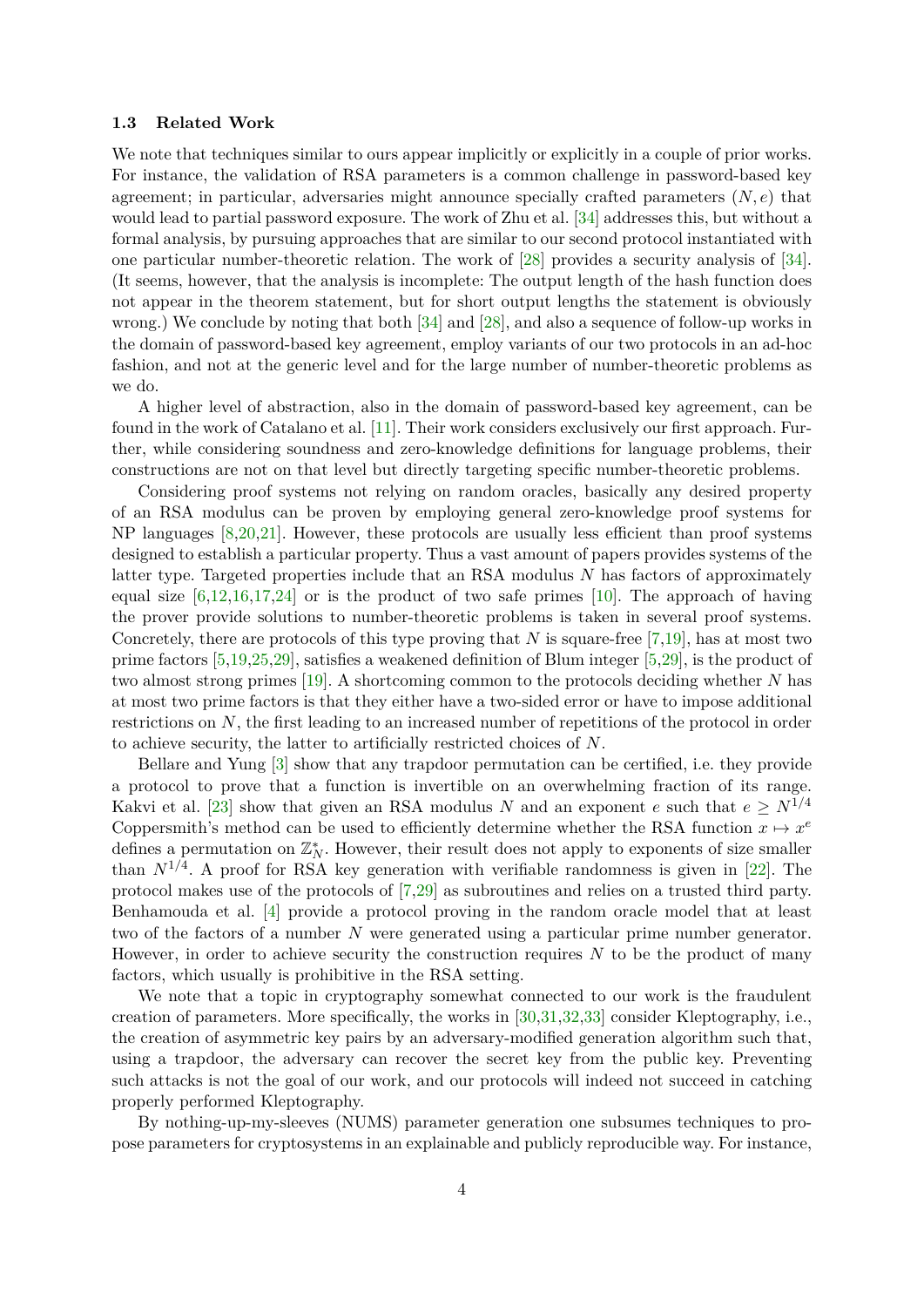the internal constants of the hash functions of the SHA family are derived from the digits of the square and cubic roots of small prime numbers, making the existence of trapdoors (e.g., for finding collisions) rather unlikely. While we do not advise against NUMS techniques, we note that using them restricts freedom in parameter generation and thus might break standard conformance and lead to less efficient systems. Moreover, and more relevantly in the context of our work, NUMS techniques typically apply to DL-based cryptosystems and not to RSA-based ones.

## **1.4 Organization**

The overall focus of this work is on providing practical methods for proving certain properties of RSA-like parameter sets. Our interactive proof systems, however, follow novel design principles that promise finding application also outside of the number-theoretic domain. We thus approach our goal in a layered fashion, by first exposing our proof protocols such that they work for abstract formulations of problems and corresponding solutions, and then showing how these formalizations can be instantiated with the number-theoretic relations we are interested in.

More concretely, the structure of this article is as follows: In Section [2](#page-4-0) we fix notation and recall some general results from number theory. In Section [3](#page-5-0) we formulate a variant of the isword-in-language problem and connect it to problems and solutions in some domain; we further introduce the concept of a challenge-response protocol for proving solutions of the word problem. In Section [4](#page-8-0) we study two such protocols: Hash-then-Solve, which is inspired by the work of [\[19\]](#page-20-6), and Solve-then-Hash, which is novel. Finally, in Section [5](#page-14-0) we show how RSA-related properties can be expressed as instances of our general framework so that they become accessible by our proof systems.

#### <span id="page-4-0"></span>**2 Preliminaries**

We fix notation and recall basic facts from number theory.

#### **2.1 Notation**

Parts of this article involve the specification of program code. In such code we use assignment operator '←' when the assigned value results from a constant expression (including from the output of a deterministic algorithm), and we write ' $\leftarrow s$ ' when the value is either sampled uniformly at random from a finite set or is the output of a randomized algorithm. In a security experiment, the event that some algorithm *A* outputs the value *v* is denoted with  $A \Rightarrow v$ . In particular,  $Pr[A \Rightarrow 1]$  denotes the probability, taken over the coins of *A*, that *A* outputs value 1. We use bracket notation to denote associative arrays (a data structure that implements a 'dictionary'). For instance, for an associative array A the instruction  $A[7] \leftarrow 3$  assigns value 3 to memory position 7, and the expression  $A[2] = 5$  tests whether the value at position 2 is equal to 5. Associative arrays can be indexed with elements from arbitrary sets. When assigning lists to each other, with '\_' we mark "don't-care" positions. For instance,  $(a, ) \leftarrow (9, 4)$  is equivalent to  $a \leftarrow 9$  (value 4 is discarded). We use the ternary operator known from the C programming language: If C is a Boolean condition and  $e_1, e_2$  are arbitrary expressions, the expression " $C$ ?  $e_1 : e_2$ " evaluates to  $e_1$  if  $C$  holds, and to  $e_2$  if  $C$  does not hold. We further use Iverson brackets to convert Booleans to numerical values. That is, writing "[*C*]" is equivalent to writing "*C* ? 1 : 0". If *A* is a randomized algorithm we write  $[A(x)]$  for the set of outputs it produces with non-zero probability if invoked on input *x*. If *u, v* are (row) vectors of values,  $u \parallel v$  denotes their concatenation, i.e., the vector whose first elements are those of *u*, followed by those of *v*. We use symbol ∪· to indicate when the union of two sets is a disjoint union.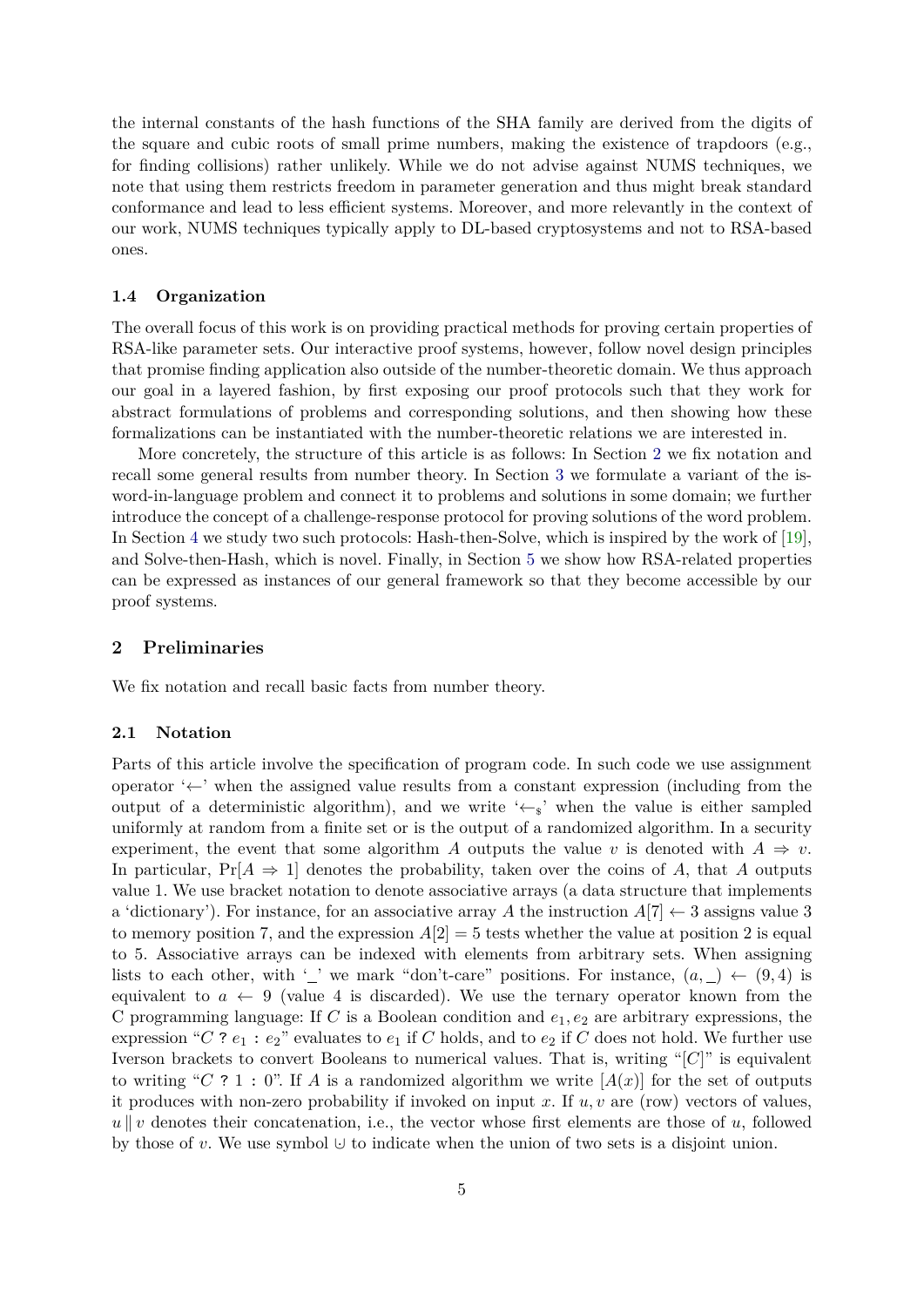#### <span id="page-5-3"></span>**2.2 Number Theory**

We write  $\mathbb{N} = \{1, 2, 3, \ldots\}$  and  $\mathbb{P} \subseteq \mathbb{N}$  for the set of natural numbers and prime numbers, respectively. For every natural number  $N \in \mathbb{N}$  we denote the set of prime divisors of *N* with  $\mathbb{P}(N)$ . Thus, for any  $N \in \mathbb{N}$  there exists a unique family  $(\nu_p)_{p \in \mathbb{P}(N)}$  of multiplicities  $\nu_p \in \mathbb{N}$  such that

$$
N = \prod_{p \in \mathbb{P}(N)} p^{\nu_p} .
$$

We denote with  $odd(N)$  the 'odd part' of N, i.e., what remains of N after all factors 2 are removed; formally,  $odd(N) = \prod_{p \in \mathbb{P}(N), p \neq 2} p^{\nu_p}$ .

Consider  $N \in \mathbb{N}$  and the ring  $\mathbb{Z}_N = \mathbb{Z}/N\mathbb{Z}$ . The multiplicative group  $\mathbb{Z}_N^*$  of  $\mathbb{Z}_N$  has order  $\varphi(N) = \prod_{p \in \mathbb{P}(N)} (p-1)p^{\nu_p-1}$ , where  $\varphi$  is Euler's totient function. By the Chinese Remainder Theorem (CRT) there exists a ring isomorphism

$$
\psi \colon \mathbb{Z}_N \xrightarrow{\sim} \bigtimes_{p \in \mathbb{P}(N)} \mathbb{Z}_{p^{\nu_p}} .
$$

For  $N, e \in \mathbb{N}$  consider the exponentiation mapping  $x \mapsto x^e \mod N$ . This mapping is 1-to-1 on  $\mathbb{Z}_N^*$ iff  $gcd(e, \varphi(N)) = 1$ . The general statement, that holds for all *N*, *e*, is that the exponentiation mapping is *L*-to-1 for

<span id="page-5-2"></span>
$$
L = \prod_{p \in \mathbb{P}(N)} \gcd(e, \varphi(p^{\nu_p})) \tag{1}
$$

We write **QR**(*N*) for the (group of) quadratic residues (i.e., squares) modulo *N*.

## <span id="page-5-0"></span>**3 Challenge-Response Protocols for Word Problems**

We define notions of languages, statements, witnesses, and a couple of algorithms that operate on such objects. We then introduce the notion of a challenge-response protocol for the word problem in such a setting.

#### <span id="page-5-1"></span>**3.1 Associating Problems with the Words of a Language**

STATEMENTS, CANDIDATES, WITNESSES. Let  $\Sigma$  be an alphabet and let  $\mathcal{L} \subset \mathcal{U} \subset \Sigma^*$  be languages. We assume that deciding membership in  $\mathcal U$  is efficient, while for  $\mathcal L$  this might not be the case. Each element  $x \in \Sigma^*$  is referred to as a *statement*. A statement *x* is a *candidate* if  $x \in \mathcal{U}$ . A statement *x* is *valid* if  $x \in \mathcal{L}$ ; otherwise, it is *invalid*. (Thus, in general there coexist valid and invalid candidates.) For all candidates  $x$  we assume a (possibly empty) set of witnesses  $\mathcal{W}_x$  such that valid candidates are characterized by having a witness:  $\forall x \in \mathcal{U} : |\mathcal{W}_x| \geq 1 \iff x \in \mathcal{L}$ .

RELATING PROBLEMS WITH CANDIDATES. For all candidates  $x \in \mathcal{U}$  let  $\mathcal{P}_x$  be a problem space and  $S_x$  a solution space, where we require that deciding membership in  $\mathcal{P}_x$  is efficient. Let  $\mathcal{R}el_x \subseteq \mathcal{P}_x \times \mathcal{S}_x$  be a relation that (abstractly) matches problems with solutions. For any problem  $P \in \mathcal{P}_x$  we write  $\mathcal{S}ol_x(P) := \{ S \mid (P, S) \in \mathcal{R}el_x \} \subseteq \mathcal{S}_x$  for the set of its solutions. Not necessarily all problems are solvable, so we partition the problem space as  $\mathcal{P}_x = \mathcal{P}_x^+ \cup \mathcal{P}_x^-$  such that precisely the elements of  $\mathcal{P}_x^+$  have solutions:  $P \in \mathcal{P}_x^+ \iff |\mathcal{S}ol_x(P)| \ge 1$  and, equivalently,  $P \in \mathcal{P}_x^- \iff \mathcal{S}ol_x(P) = \emptyset$ . We extend relation  $\mathcal{R}el_x$  to  $\mathcal{R}el_x^* := \mathcal{R}el_x \cup (\mathcal{P}_x^- \times {\{\perp\}})$  by marking problems without solution with the special value  $\perp$ , and we extend notion  $\mathcal{S}ol_x$  to  $\mathcal{S}ol_x^*$  such that for all  $P \in \mathcal{P}_x^-$  we have  $\mathcal{S}ol_x^*(P) = {\perp}$ . We require that every candidate has at least one problem-solution pair:  $\forall x \in \mathcal{U} : |\mathcal{R}el_x| \geq 1$ .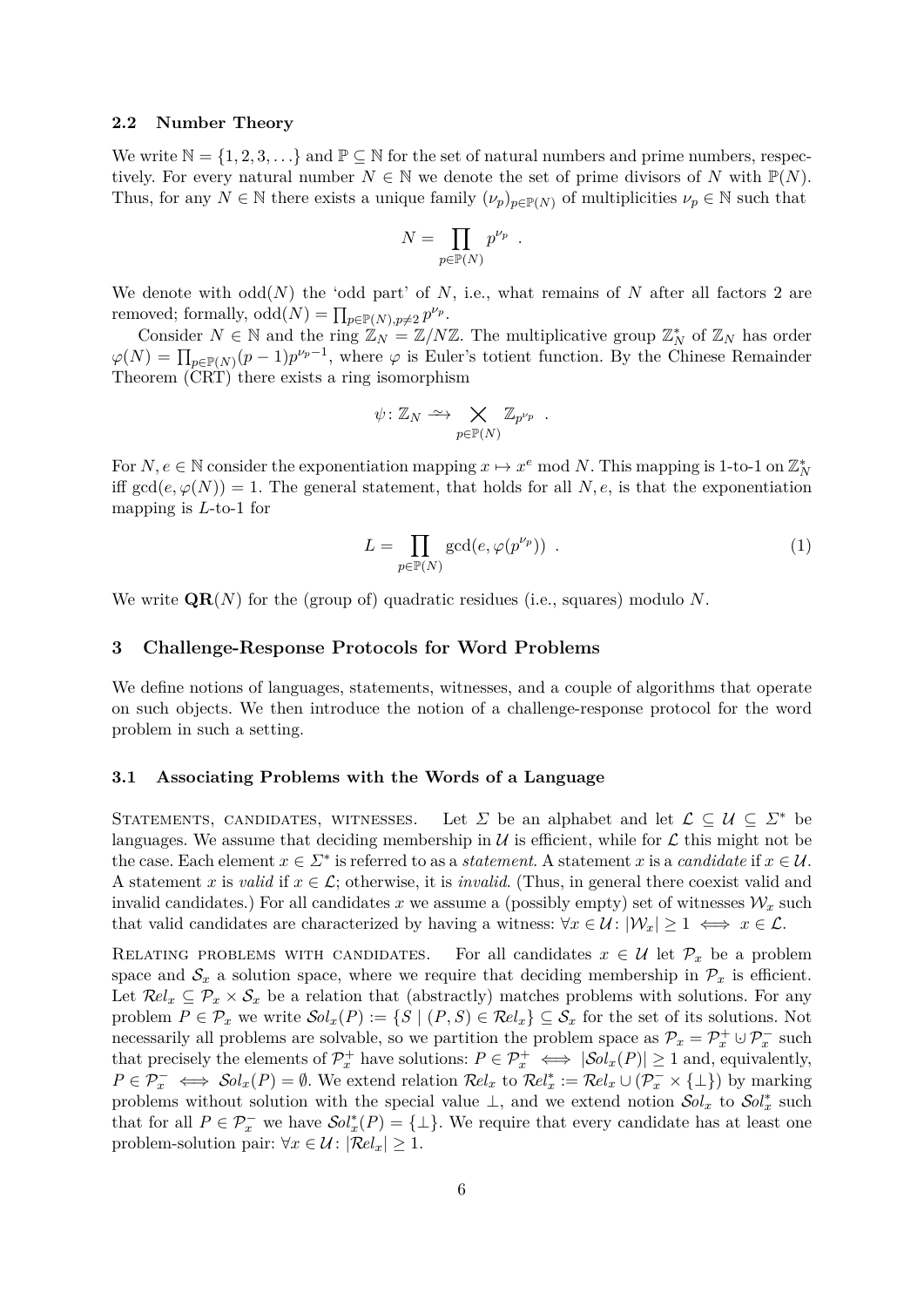We assume four efficient algorithms, Verify, Sample, Sample<sup>∗</sup> , and Solve, that operate on these sets. Deterministic algorithm Verify implements for all candidates the indicator function of R*el*, i.e., decides whether a problem and a solution are matching. More precisely, Verify takes a candidate  $x \in \mathcal{U}$ , a problem  $P \in \mathcal{P}_x$ , and a potential solution  $S \in \mathcal{S}_x$  for  $P$ , and outputs a bit that indicates whether  $(P, S)$  is contained in  $\mathcal{R}el_x$  or not. Formally,  $\forall x \in \mathcal{U}, (P, S) \in$  $\mathcal{P}_x \times \mathcal{S}_x$ : Verify $(x, P, S) = 1 \iff (P, S) \in \mathbb{R}el_x$ . Algorithm Sample is randomized, takes a candidate  $x \in \mathcal{U}$ , and outputs a (matching) problem-solution pair  $(P, S) \in \mathcal{R}el_x$ . Algorithm Sample<sup>\*</sup> is randomized, takes a candidate  $x \in \mathcal{U}$ , and outputs a pair  $(P, S) \in \mathcal{R}el^*_x$  (note that *S* = ⊥ if *P* ∈  $\mathcal{P}_x^-$ ). Finally, deterministic algorithm Solve takes a (valid) statement *x* ∈  $\mathcal{L}$ , a witness  $w \in \mathcal{W}_x$  for it, and a problem  $P \in \mathcal{P}_x$ , and outputs the subset of  $\mathcal{S}_x$  that contains *all* solutions of *P*. (If no solution exists, Solve outputs the empty set.) Formally,  $\forall x \in \mathcal{L}, w \in$  $\mathcal{W}_x, P \in \mathcal{P}_x$ : Solve $(x, w, P) = \mathcal{S}ol_x(P)$ .

If we write  $P = \bigcup P_x$ ,  $S = \bigcup S_x$ ,  $Rel = \bigcup Rel_x$ ,  $Rel^* = \bigcup Rel_x^*$ ,  $W = \bigcup W_x$ , where the unions are over all  $x \in \mathcal{U}$ , a shortcut notation for the syntax of the four algorithms is

$$
\begin{array}{rcl}\n\mathcal{U} \times \mathcal{P} \times \mathcal{S} & \rightarrow & \text{Verify} & \rightarrow & \{0, 1\} \\
\mathcal{U} & \rightarrow & \text{Sample} & \rightarrow_{\text{s}} & \mathcal{R}el \\
\mathcal{U} & \rightarrow & \text{Sample}^{*} & \rightarrow_{\text{s}} & \mathcal{R}el^{*} \\
\mathcal{L} \times \mathcal{W} \times \mathcal{P} & \rightarrow & \text{Solve} & \rightarrow & \text{Powerset}(\mathcal{S})\n\end{array}
$$

Number of solutions, spectrum, solvable-problem density. Note that different problems  $P \in \mathcal{P}^+$  have, in general, different numbers of solutions. For any set  $\mathcal{M} \subseteq \mathcal{U}$  of candidates, the *spectrum* #M collects the cardinalities of the solution sets of all solvable problems associated with the candidates listed in  $M$ . Formally,

#M := {|S*olx*(*P*)| : *x* ∈ M*,P* ∈ P<sup>+</sup> *<sup>x</sup>* } *.*

Consequently, max  $\#\mathcal{L}$  is the largest number of solutions that solvable problems associated with valid candidates might have, and  $\min \#(\mathcal{U} \setminus \mathcal{L})$  is the smallest number of solutions of solvable problems associated with invalid candidates. Further, for a set M ⊆ U the *solvable-problem density distribution ∆*M, defined as

$$
\Delta \mathcal{M} := \{ |\mathcal{P}_x^+| / |\mathcal{P}_x| : x \in \mathcal{M} \},
$$

indicates the fractions of problems that are solvable (among the set of all problems), for all candidates in M. Most relevant in this article are the derived quantities min  $\Delta\mathcal{L}$  and max  $\Delta(\mathcal{U} \setminus \mathcal{U})$  $\mathcal{L}$ ).

UNIFORMITY NOTIONS FOR SAMPLING ALGORITHMS. For the two sampling algorithms defined above we introduce individual measures of quality. For Sample we say it is *problem-uniform* (on invalid candidates) if for all  $x \in \mathcal{U} \setminus \mathcal{L}$  the problem output by Sample(x) is uniformly distributed in  $\mathcal{P}_x^+$ . Formally, for all  $x \in \mathcal{U} \setminus \mathcal{L}, P' \in \mathcal{P}_x^+$  we require that

$$
Pr[(P, \_) \leftarrow_{\$} Sample(x) : P = P'] = 1/|\mathcal{P}_x^+|.
$$

Further we say that Sample is *solution-uniform* (on invalid candidates) if for all  $x \in \mathcal{U} \setminus \mathcal{L}$  and each pair  $(P, S)$  output by Sample $(x)$ , solution *S* is uniformly distributed among all solutions for *P*. Formally, we require that for all  $x \in \mathcal{U} \setminus \mathcal{L}$ ,  $(P', S') \in \text{[Sample}(x) ]$  we have

$$
Pr[(P, S) \leftarrow_s Sample(x) : S = S' | P = P'] = 1/|Sol_x(P')| .
$$

For Sample<sup>\*</sup> we say it is *problem-uniform* (on valid candidates) if for all  $x \in \mathcal{L}$  the problem output by Sample<sup>\*</sup>(*x*) is uniformly distributed in  $\mathcal{P}_x$ . Formally, for all  $x \in \mathcal{L}, P' \in \mathcal{P}_x$  we require that

$$
Pr[(P, \_) \leftarrow_{\$} Sample^*(x) : P = P'] = 1/|\mathcal{P}_x|.
$$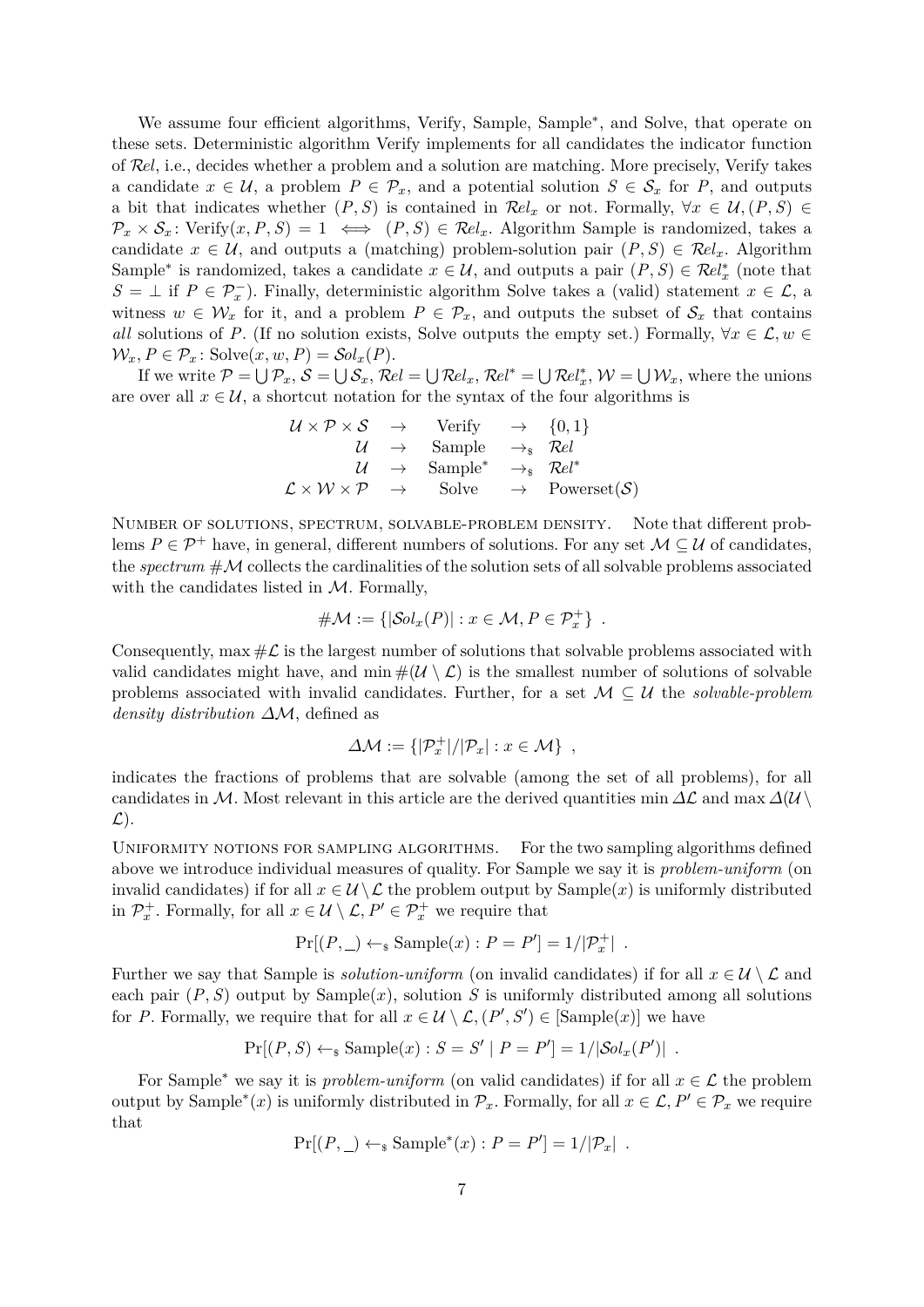Further we say that Sample<sup>\*</sup> is *solution-uniform* (on valid candidates) if for all  $x \in \mathcal{L}$  and each pair  $(P, S)$  output by Sample<sup>\*</sup> $(x)$ , the solution *S* is uniformly distributed among all solutions of *P* (if a solution exists at all, i.e., if  $S \neq \bot$ ). Formally, we require that for all  $x \in \mathcal{L}, (P', S') \in$  $[\text{Sample}^*(x)]$  we have

$$
Pr[(P, S) \leftarrow_{\$} Sample^*(x) : S = S' | P = P'] = 1/|\mathcal{S}ol_x^*(P')| .
$$

## **3.2 Challenge-Response Protocols**

In the context of Section [3.1,](#page-5-1) a *challenge-response protocol* (CRP) for  $(L, U)$  specifies a (verifier) state space St, a challenge space  $\mathcal{C}_h$ , a response space  $\mathcal{R}_{sp}$ , and efficient algorithms  $V_1, P, V_2$ such that  $V = (V_1, V_2)$  implements a stateful verifier and P implements a (stateless) prover. In more detail, algorithm  $V_1$  is randomized, takes a candidate  $x \in \mathcal{U}$ , and returns a pair  $(st, c)$ , where  $st \in St$  is a state and  $c \in Ch$  a challenge. Prover P, on input of a valid statement  $x \in \mathcal{L}$ , a corresponding witness  $w \in \mathcal{W}_x$ , and a challenge  $c \in \mathcal{C}$ *h*, returns a response  $r \in \mathcal{R}$ *sp*. Finally, deterministic algorithm  $V_2$ , on input a state  $st \in St$  and a response  $r \in \mathcal{R}sp$ , outputs a bit that indicates acceptance (1) or rejection (0). An overview of the algorithms' syntax is as follows.

$$
\begin{array}{rclcl} \mathcal{U} & \rightarrow & \mathrm{V}_1 & \rightarrow_{\mathrm{s}} & \mathcal{S}t \times \mathcal{C}h \\ \mathcal{L} \times \mathcal{W} \times \mathcal{C}h & \rightarrow & \mathrm{P} & \rightarrow_{\mathrm{s}} & \mathcal{R}sp \\ \mathcal{S}t \times \mathcal{R}sp & \rightarrow & \mathrm{V}_2 & \rightarrow & \{0,1\} \end{array}
$$

We define the following correctness and security properties for CRPs.

**Correctness.** Intuitively, a challenge-response protocol is correct if honest provers convince honest verifiers of the validity of valid statements. Formally, we say a CRP is *δ-correct* if for all valid candidates  $x \in \mathcal{L}$  and corresponding witnesses  $w \in \mathcal{W}_x$  we have

$$
Pr [(st, c) \leftarrow_{\$} V_1(x); r \leftarrow_{\$} P(x, w, c) : V_2(st, r) \Rightarrow 1] \ge \delta.
$$

If the CRP is 1-correct we also say it is perfectly correct.

**Soundness.** Intuitively, a challenge-response protocol is sound if (dishonest) provers cannot convince honest verifiers of the validity of invalid statements. Formally, a CRP is *ε-sound* if for all invalid candidates  $x \in \mathcal{U} \setminus \mathcal{L}$  and all (potentially unbounded) algorithms P<sup>\*</sup> we have

$$
Pr [(st, c) \leftarrow_{\$} V_1(x); r \leftarrow_{\$} P^*(x, c) : V_2(st, r) \Rightarrow 0] \geq \varepsilon.
$$

If the CRP is 1-sound we also say it is perfectly sound. To quantity  $1 - \varepsilon$  we also refer to as the soundness error.

**Zero-knowledge.** Intuitively, a challenge-response protocol is (perfectly) zero-knowledge if (dishonest) verifiers do not learn anything from interacting with (honest) provers, beyond the fact that the statement is valid. Formally, a CRP is *(perfectly) zero-knowledge* if there exists a simulator S such that for all (potentially unbounded) distinguishers D, all valid candidates  $x \in \mathcal{L}$ , and all corresponding witnesses  $w \in \mathcal{W}_x$ , we have

$$
|\Pr[D^{P(x,w,\cdot)} \Rightarrow 1] - \Pr[D^{S(x,\cdot)} \Rightarrow 1]| = 0
$$
.

Here, with  $P(x, w, \cdot)$  and  $S(x, \cdot)$  we denote oracles that invoke the prover algorithm P on input  $x, w, c$  and the simulator S on input  $x, c$ , respectively, where challenge  $c$  is in both cases provided by distinguisher D on a call-by-call basis.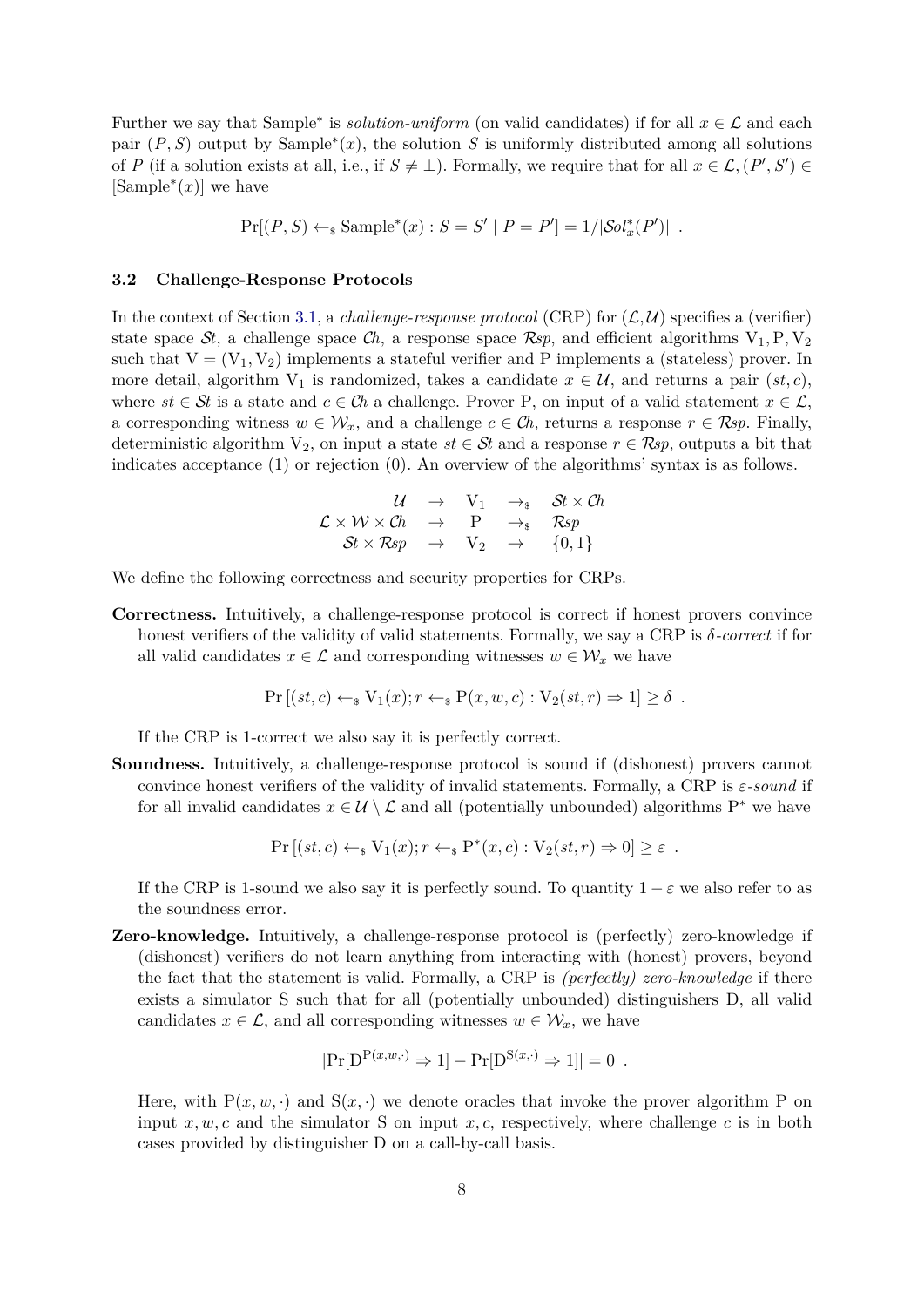In Section [4](#page-8-0) we study two frameworks for constructing challenge-response protocols of the described type. The analyses of the corresponding protocols will be in the random oracle model, meaning that the algorithms  $V_1, P, V_2$  have access to an oracle H implementing a function drawn uniformly from the set of all functions between some fixed domain and range. Also the above correctness and security definitions need corresponding adaptation by (1) extending the probability spaces to also include the random choice of H, and (2) giving all involved algorithms, i.e.,  $V_1, P, V_2, P^*, D$ , oracle access to H. In the zero-knowledge definition, simulator S simulates both P and H.

## <span id="page-8-0"></span>**4 Constructing Challenge-Response Protocols**

In Section [3](#page-5-0) we linked the word decision problem of a language to challenge-response protocols (CRP). Concretely, if  $\mathcal{L} \subset \mathcal{U}$  are languages, a corresponding CRP would allow a prover to convince a verifier that a given candidate statement is in  $\mathcal{L}$  rather than in  $\mathcal{U} \setminus \mathcal{L}$ . In the current section we study two such protocols, both requiring a random oracle. The first protocol, **Hash-then-Solve**, is inspired by prior work but significantly improves on it, while the second protocol, **Solve-then-Hash**, is novel. The bounds on correctness and security of the two protocols are, in general, incomparable. In the following paragraphs we give a high-level overview of their working principles.

Let  $x \in \mathcal{U}$  be a (valid or invalid) candidate statement. In the protocol of Section [4.1](#page-9-0) a random oracle H is used to generate problem instances for x as per  $P \leftarrow H(r)$ , where r is a random seed picked by the verifier. If *P* has a solution *S*, the prover recovers it and shares it with the verifier who accepts iff the solution is valid. (If *P* has multiple solutions, the prover picks one of them at random.) Note that solving problems is in general possible also for invalid candidates, but the idea behind this protocol is that it allows for telling apart elements of  $\mathcal L$ and  $\mathcal{U} \setminus \mathcal{L}$  if the fraction of solvable problems among the set of all problems associated with valid candidates is strictly bigger than the fraction of solvable problems among all problems associated with invalid candidates, i.e., if min  $\Delta \mathcal{L}$  > max  $\Delta(\mathcal{U} \setminus \mathcal{L})$ . (As we show in Section [5,](#page-14-0) this is the case for some interesting number-theoretic decision problems.)

We now turn to the protocol of Section [4.2.](#page-10-0) Here, the random oracle is not used to generate problems as above. Rather, the random oracle is used to hash solutions into bit strings. Concretely, the verifier randomly samples a problem *P* with corresponding solution *S*. It then sends *P* to the prover who derives the set of all solutions for it; this set obviously includes *S*. The prover hashes all these solutions and sends the set of resulting hash values to the verifier. The latter accepts if the hash value of *S* is contained in this set. Note that finding the set of all solutions for problems is in general possible also for invalid candidates, but the protocol allows for telling apart valid from invalid candidates if (solvable) problems associated with valid candidates have strictly less solutions than problems associated with invalid candidates, i.e., if max  $\#\mathcal{L} < \min \#(\mathcal{U} \setminus \mathcal{L})$ . Indeed, if the verifier does not accept more hash values than the maximum number of solutions for valid statements, a cheating prover will make the verifier accept only with a limited probability, while in the valid case the verifier will always accept. (We again refer to Section [5](#page-14-0) for number-theoretic problems that have the required property.)

Let us quickly compare the two approaches. In principle, whether they are applicable crucially depends on languages  $\mathcal{L}, \mathcal{U}$  and the associated problem and solution spaces. Note that the random oracles are used in very different ways: in the first protocol to ensure a fair sampling of a problem such that no solution is known a priori (to neither party), and in the second protocol to hide those solutions from the verifier that the latter does not know anyway. That the random oracle in the first protocol has to map into the problem space might represent a severe technical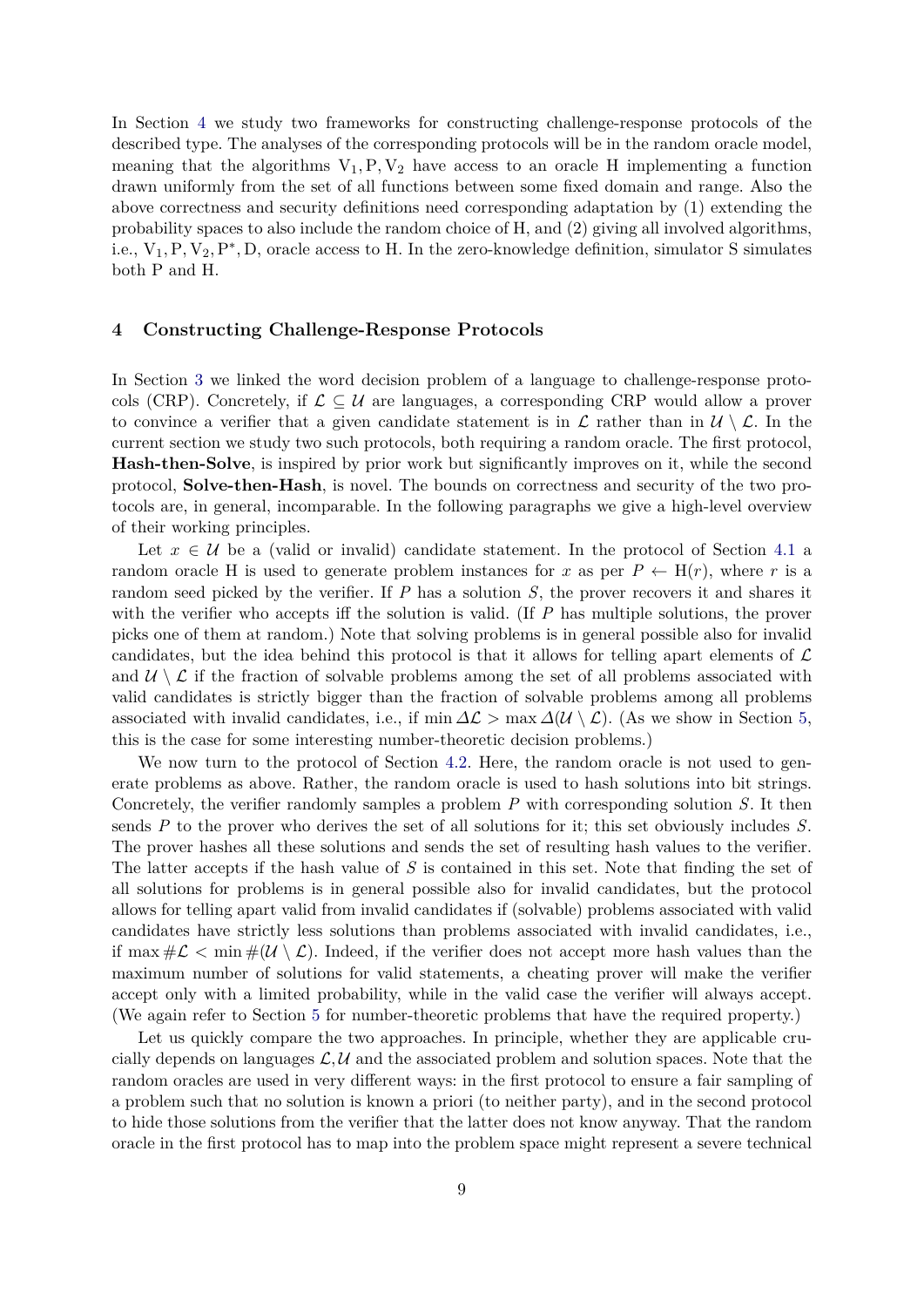challenge as for some relevant problem spaces it seems unfeasible to find a construction for such a random oracle.<sup>[5](#page-9-1)</sup> In such cases the second protocol might be applicable.

#### <span id="page-9-0"></span>**4.1 A GMR-Inspired Protocol: Hash-then-Solve**

A general protocol framework for showing that certain properties hold for a candidate RSA modulus (that it is square-free, Blum, etc.) was proposed by Gennaro, Micali, and Rabin in [\[19\]](#page-20-6). Recall from the discussion in the introduction that the full version of their protocol has a total of four message passes and involves both number-theoretic computations and the use of a commitment scheme. In this section we study a variant of this protocol where the commitment scheme is implemented via a random oracle. The benefit is that the protocol becomes more compact and less interactive. Concretely, the number of message passes decreases from four to two.

Let  $\mathcal{L} \subseteq \mathcal{U} \subseteq \mathcal{Z}^*$  be as in Section [3.1,](#page-5-1) and let  $l \in \mathbb{N}$  be a security parameter. Let  $(H_x)_{x \in \mathcal{U}}$  be a family of hash functions (in the security reduction: random oracles) such that for each  $x \in U$ we have a mapping  $H_x: \{0,1\}^l \to \mathcal{P}_x$ . Consider the challenge-response protocol with algorithms  $V_1, P, V_2$  as specified in Figure [1.](#page-9-2) The idea of the protocol is that the verifier picks a random seed *r* which it communicates to the prover and from which both parties deterministically derive a problem as per  $P \leftarrow H_x(r)$ . The prover, using its witness, computes the set **S** of all solutions of *P*, denotes one of them with *S*, and sends *S* to the verifier. (If *P* has no solution, the prover sends  $\bot$ .) The verifier accepts (meaning: concludes that  $x \in \mathcal{L}$ ) iff  $S \neq \bot$  and *S* is indeed a solution for *P*. Importantly, while the prover selects the solution *S* within set **S** in a deterministic way (so that for each seed  $r$  and thus problem  $P$  it consistently exposes the same solution even if queried multiple times), from the point of view of the verifier the solution *S* is picked uniformly at random from the set of all solutions of *P*. This behavior is implemented by letting the prover make its selection based on an additional random oracle that is made private to the prover by including the witness *w* in each query. Theorem [1](#page-9-3) assesses the correctness and security of the protocol.

<span id="page-9-12"></span><span id="page-9-11"></span><span id="page-9-10"></span><span id="page-9-9"></span><span id="page-9-8"></span>

|  | <b>Protocol Hash-then-Solve</b> |  |
|--|---------------------------------|--|
|--|---------------------------------|--|

<span id="page-9-6"></span><span id="page-9-5"></span><span id="page-9-4"></span>

| <b>Verifier</b> (on input $x \in \mathcal{U}$ ) | <b>Prover</b> (on input $x \in \mathcal{L}, w \in \mathcal{W}_x$ )        |
|-------------------------------------------------|---------------------------------------------------------------------------|
| 00 $r \leftarrow_s \{0,1\}^l$                   |                                                                           |
| 01 Send $r$                                     | 06 Receive $r$                                                            |
|                                                 | 07 $P \leftarrow H_x(r)$                                                  |
|                                                 | 08 $\mathbf{S} \leftarrow \text{Solve}(x, w, P)$                          |
|                                                 | 09 $S \leftarrow (\mathbf{S} \neq \emptyset)$ ? $\$_P(\mathbf{S}) : \bot$ |
| $\log R$ Receive S                              | $\leftarrow$ 10 Send S                                                    |
| 03 If $S = \perp$ : Return 0                    |                                                                           |
| $04 P \leftarrow H_x(r)$                        |                                                                           |
| 05 Return Verify $(x, P, S)$                    |                                                                           |

<span id="page-9-7"></span><span id="page-9-2"></span>**Fig. 1.** Hash-then-Solve: Random-oracle based version of the GMR protocol from [\[19\]](#page-20-6). Specifications of the three CRP algorithms can be readily extracted from the code: algorithm  $V_1$  is in lines [00](#page-9-4)[–01,](#page-9-5) algorithm  $V_2$  is in lines [02–](#page-9-6)[05,](#page-9-7) and algorithm P is in lines [06–](#page-9-8)[10.](#page-9-9) The expression of the form  $S \leftarrow \$_P(\mathbf{S})$  in line [09](#page-9-10) is an abbreviation for  $S \leftarrow \text{RO}(x, w, P, \mathbf{S})$ , where RO:  $\{0, 1\}^* \rightarrow \mathbf{S}$  is a (private) random oracle.

<span id="page-9-3"></span>**Theorem 1.** *The Hash-then-Solve protocol defined in Figure [1](#page-9-2) is δ-correct and ε-sound and perfectly zero-knowledge, where*

 $\delta = \min \Delta(\mathcal{L})$  *and*  $\varepsilon = 1 - \max \Delta(\mathcal{U} \setminus \mathcal{L})$ ,

<span id="page-9-1"></span><sup>&</sup>lt;sup>5</sup> For instance if the problem space is the set of quadratic residues modulo some composite integer.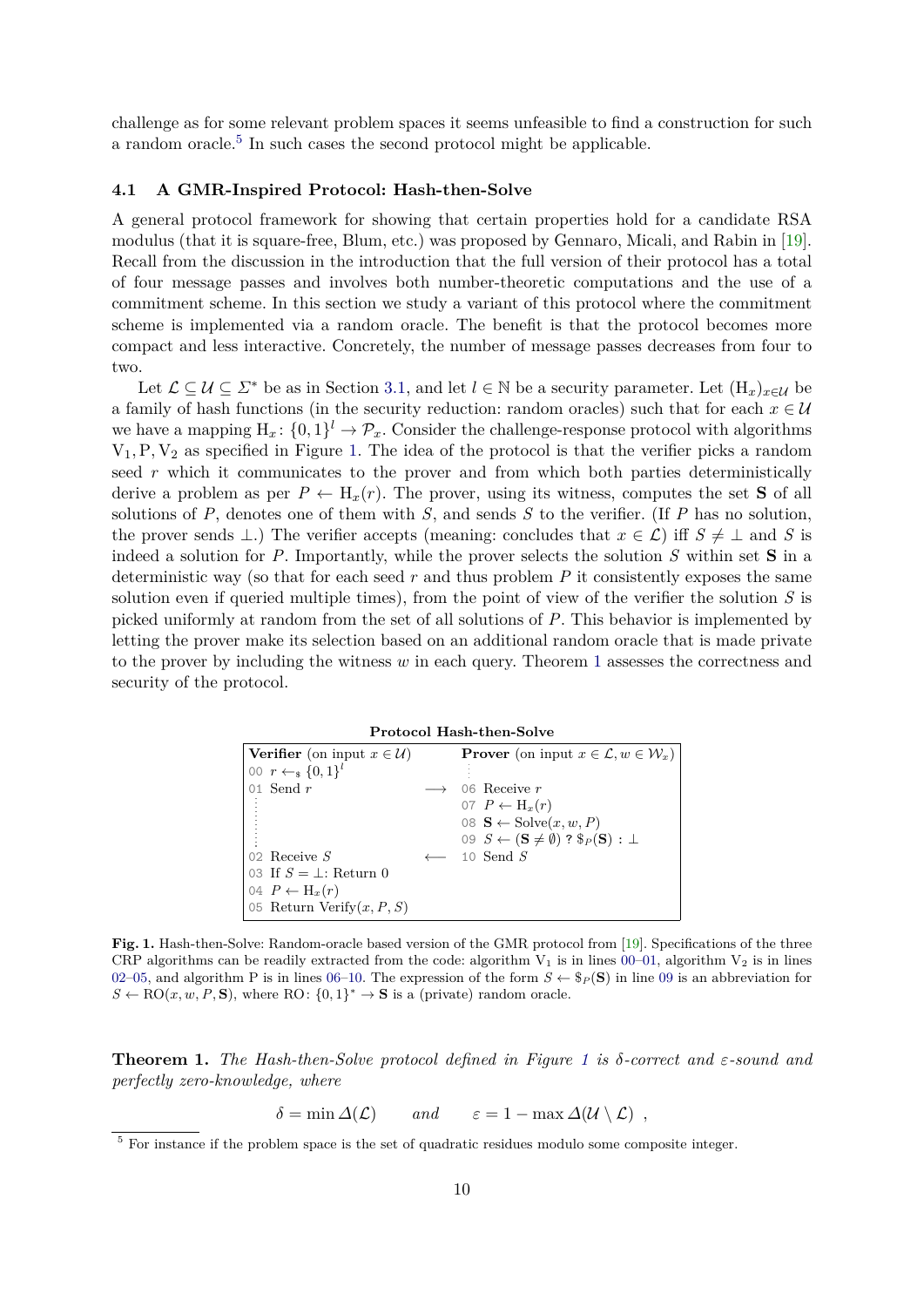*if hash functions* (H*x*)*x*∈U *are modeled as random oracles. For this result we assume that the* Sample<sup>∗</sup> *algorithm is both problem-uniform and solution-uniform.*

*Proof.* Correctness. Let  $x \in \mathcal{L}$  and  $w \in \mathcal{W}_x$ . Since  $H_x$  is modeled as a random oracle, problem P assigned in line [07](#page-9-11) is uniformly distributed in  $\mathcal{P}_x$ . Set **S** from line [08](#page-9-12) is empty if  $P \in \mathcal{P}_x^-$  and contains elements if  $P \in \mathcal{P}_x^+$ . The probability that the prover outputs a solution, and that the verifier accepts it in line [05,](#page-9-7) is thus precisely  $|\mathcal{P}_x^+|/|\mathcal{P}_x|$ . A lower bound for this value is  $\delta = \min \Delta(\mathcal{L}).$ 

*Soundness.* Let  $x \in \mathcal{U} \setminus \mathcal{L}$ . A necessary condition for the verifier to accept in line [05](#page-9-7) is that there exists a solution to problem  $P = H_x(r)$ , i.e., that  $P \in \mathcal{P}_x^+$ . Since  $H_x$  is modeled as a random oracle, *P* is uniformly distributed in  $\mathcal{P}_x$ . The probability of *P* having a solution is thus  $|\mathcal{P}_x^+|/|\mathcal{P}_x|$ . This value is at most max  $\Delta(\mathcal{U}\setminus\mathcal{L})$ . Thus  $\varepsilon=1-\max\Delta(\mathcal{U}\setminus\mathcal{L})$  is a lower bound for the probability of the verifier not accepting in a protocol run.

*Zero-knowledge.* We show that the protocol is zero-knowledge by specifying and analyzing a simulator S. Its code is in Figure [2.](#page-10-1) The prover oracle  $P(x, w, \cdot)$  and the random oracle  $H_x(\cdot)$ are simulated by algorithms  $P_{sim}$  and  $H_{sim}$ , respectively. Associative array **R** reflects the inputoutput map of the random oracle and is initialized such that all inputs map to special value  $\bot$ . If  $H_{sim}$  is queried on a seed r, a fresh problem-solution pair is sampled using the Sample<sup>\*</sup> algorithm, the pair is registered in **R**, and the problem part is returned to the caller. Note that by the assumed problem-uniformity of Sample<sup>∗</sup> (*x*) this is an admissible implementation of a random oracle that maps to set  $\mathcal{P}_x$ .

The task of the  $P_{sim}$  algorithm is to return, for any seed  $r$ , a uniformly picked solution for the problem  $P = H_x(r)$ ; if no solution exists, the oracle shall return  $\perp$ . This is achieved by returning the solution part of the problem-solution pair that was sampled using Sample<sup>∗</sup> when processing the random oracle query  $H_x(r)$ . Note that this argument uses both the solution uniformity of Sample<sup>\*</sup> and the fact that the P algorithm from Figure [1](#page-9-2) is deterministic and in particular always outputs the same solution if a seed is queried multiple times to a  $P(x, w, \cdot)$ prover.  $\Box$ 

<span id="page-10-3"></span><span id="page-10-2"></span>

| $\int$ Oracle $P_{sim}(r)$                     | Oracle $H_{sim}(r)$                                    |
|------------------------------------------------|--------------------------------------------------------|
| $\vert$ 00 If $\mathbf{R}[r] = \bot$ :         | 06 If $\mathbf{R}[r] = \perp$ :                        |
| $[01 \quad (P, S) \leftarrow_{\$} Sample^*(x)$ | 07 $(P, S) \leftarrow_{\mathbb{S}} \text{Sample}^*(x)$ |
| $ 02 \text{ R}[r] \leftarrow (P, S)$           | 08 $\mathbf{R}[r] \leftarrow (P, S)$                   |
| $\big $ 03 $(P, S) \leftarrow \mathbf{R}[r]$   | 09 $(P, S) \leftarrow \mathbf{R}[r]$                   |
| 04 If $S = \perp$ : Return $\perp$             | 10 Return $P$                                          |
| $\vert$ 05 Return S                            |                                                        |

<span id="page-10-1"></span>**Fig. 2.** Simulator S. Associative array **R** is initialized as per  $\mathbb{R}[\cdot] \leftarrow \perp$ , i.e., such that all values initially map to ⊥. Note that lines [00](#page-10-2)[–02](#page-10-3) become redundant if one requires (w.l.o.g.) that Hsim(*r*) is always queried before  $P_{\text{sim}}(r)$ .

#### <span id="page-10-0"></span>**4.2 Our New Protocol: Solve-then-Hash**

We propose a new challenge-response protocol for the word decision problem in languages. Like the one from Section [4.1](#page-9-0) it uses a random oracle, but it does so in a quite different way: The random oracle is not used for generating problems, but for hashing solutions. The advantage is that constructing a random oracle that maps into a problem space might be difficult (for certain problem spaces), while hashing solutions to bit strings is always easy.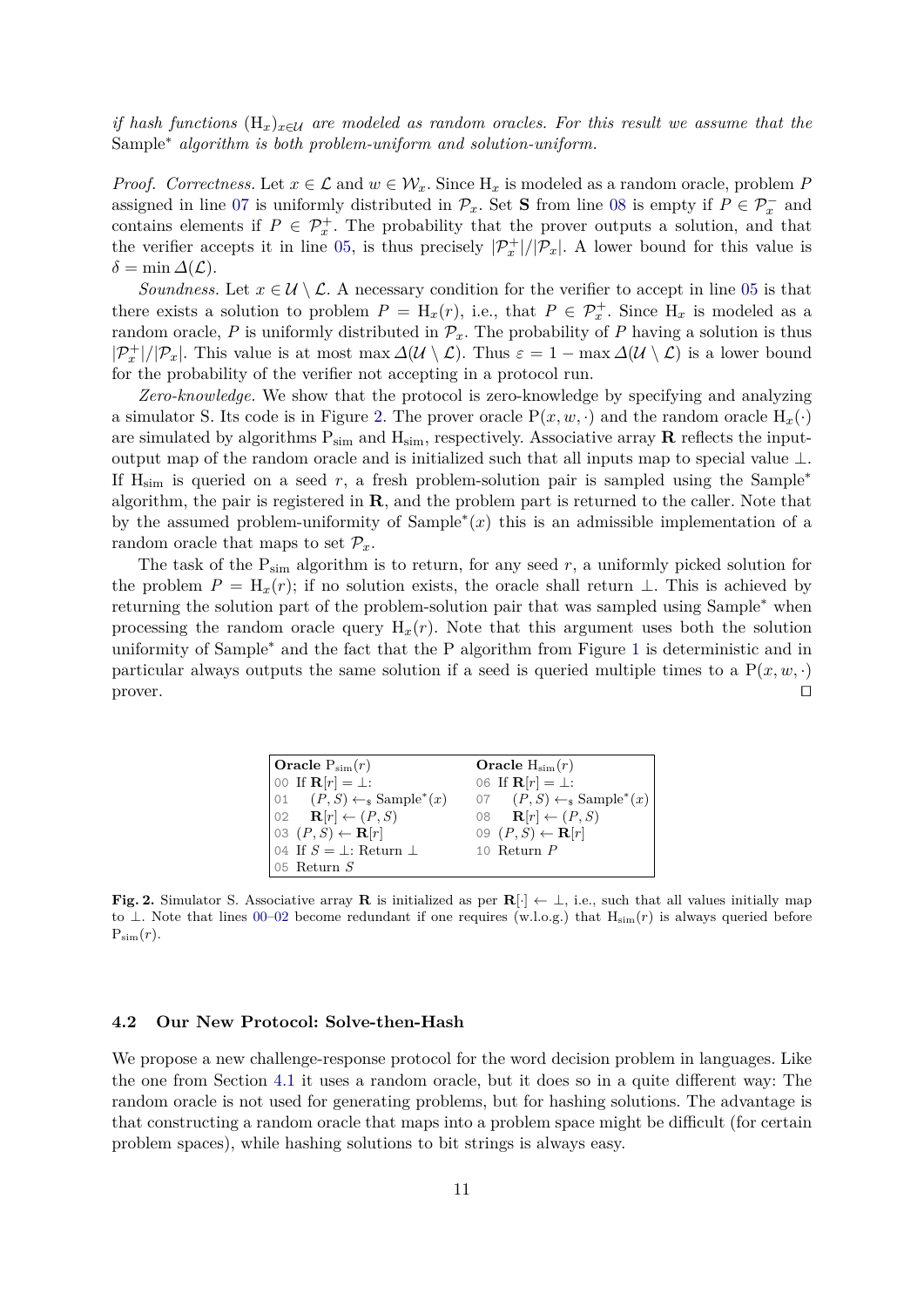Let  $\mathcal{L} \subseteq \mathcal{U} \subseteq \mathcal{L}^*$  be as in Section [3.1.](#page-5-1) Let  $\mathcal{H}$  be a finite set and H:  $\{0,1\}^* \to \mathcal{H}$  a hash function (in the security reduction: a random oracle). The idea of the protocol is that the verifier samples a problem-solution pair  $(P, S)$  and communicates the problem to the prover, the latter then, using its witness, computes the sets **S** of all solutions of *P* and **h** of hash values of these solutions, and returns set **h** to the verifier, and the verifier finally checks whether the hash value *h* of *S* is contained in this set. An important detail is that the prover uses pseudorandom bit-strings to pad the returned set of hash values to constant-size: If  $k = \max \# \mathcal{L}$  is the maximum number of solutions of problems associated with valid candidates, then the prover exclusively outputs sets **h** of this cardinality. The algorithms of the corresponding challenge-response protocol are specified in Figure [3.](#page-11-0) (Note that when transmitting **h** from the prover to the verifier an encoding has to be chosen that hides the order in which elements were added to **h**.) The analysis of our protocol is in Theorem [2.](#page-11-1) The main technical challenge of the proof is that it has to deal with collisions of the random oracle (two or more solutions might hash to the same string).

<span id="page-11-10"></span><span id="page-11-9"></span><span id="page-11-8"></span><span id="page-11-7"></span><span id="page-11-6"></span>

<span id="page-11-3"></span><span id="page-11-2"></span>

| <b>Verifier</b> (on input $x \in \mathcal{U}$ )      |                   | <b>Prover</b> (on input $x \in \mathcal{L}, w \in \mathcal{W}_x$ )                              |
|------------------------------------------------------|-------------------|-------------------------------------------------------------------------------------------------|
| 00 $(P, S) \leftarrow_{\mathbb{S}} \text{Sample}(x)$ |                   |                                                                                                 |
| 01 $h \leftarrow H(P, S)$                            |                   |                                                                                                 |
| 02 Send $P$                                          | $\longrightarrow$ | 06 Receive P (abort if $P \notin \mathcal{P}_x$ )                                               |
|                                                      |                   | 07 $\mathbf{S} \leftarrow \text{Solve}(x, w, P)$                                                |
|                                                      |                   | 08 $\{S_1,\ldots,S_t\} \leftarrow \mathbf{S}$                                                   |
|                                                      |                   | 09 $h_1, \ldots, h_t \leftarrow H(P, S_1), \ldots, H(P, S_t)$                                   |
|                                                      |                   | 10 $h_{t+1}, \ldots, h_k \leftarrow \$_{P}^{t+1}(\mathcal{H}), \ldots, \$_{P}^{k}(\mathcal{H})$ |
|                                                      |                   | 11 $\mathbf{h} \leftarrow \{h_1, \ldots, h_k\}$                                                 |
| 03 Receive h                                         | $\longleftarrow$  | 12 Send <b>h</b> (hiding the order of elements)                                                 |
| 04 Require $ \mathbf{h}  \leq k$                     |                   |                                                                                                 |
| 05 Return $ h \in \mathbf{h} $                       |                   |                                                                                                 |
|                                                      |                   |                                                                                                 |

<span id="page-11-11"></span><span id="page-11-5"></span><span id="page-11-4"></span><span id="page-11-0"></span>**Fig. 3.** Solve-then-Hash: Our new challenge-response protocol. We assume  $k = \max \# \mathcal{L}$ . Specifications of the three CRP algorithms can be readily extracted from the code: algorithm  $V_1$  is in lines [00–](#page-11-2)[02,](#page-11-3) algorithm  $V_2$  is in lines [03](#page-11-4)[–05,](#page-11-5) and algorithm P is in lines [06–](#page-11-6)[12.](#page-11-7) In line [08,](#page-11-8) the cardinality of set **S** is denoted with *t*. Expressions of the form  $h \leftarrow \mathbb{S}_v^u(\mathcal{H})$  in line [10](#page-11-9) are abbreviations for  $h \leftarrow \text{RO}(x, w, u, v)$ , where RO:  $\{0, 1\}^* \to \mathcal{H}$  is a (private) random oracle.

<span id="page-11-1"></span>**Theorem 2.** Let  $k = \max \# \mathcal{L}$ ,  $m = \min \# (\mathcal{U} \setminus \mathcal{L})$ , and  $M = \max \# (\mathcal{U} \setminus \mathcal{L})$ , such that  $k \leq m \leq$ *M. Then the Solve-then-Hash protocol defined in Figure [3](#page-11-0) is perfectly correct and ε-sound and perfectly zero-knowledge, where*

$$
\varepsilon = 1 - (k/m + k/|\mathcal{H}| + (\min(M, q))^2/|\mathcal{H}|) \approx 1 - k/m ,
$$

*if* H *is modeled as a random oracle and q is the maximum number of random oracle queries posed by any (dishonest) prover* P ∗ *. For this result we assume that the* Sample *algorithm is both problem-uniform and solution-uniform.*

*Proof. Correctness.* Let  $x \in \mathcal{L}$  and  $w \in \mathcal{W}_x$ . Then for  $(P, S)$  from line [00](#page-11-2) we have  $S \in S$  in line [07.](#page-11-10) Further, as  $x \in \mathcal{L}$  we have  $t \leq k = \max \#\mathcal{L}$  in line [08](#page-11-8) and thus  $|\mathbf{h}| \leq k$  in line [04](#page-11-11) and  $h \in \mathbf{h}$  in line [05.](#page-11-5) Thus  $V_2$  accepts with probability 1.

*Soundness.* Let  $x \in U \setminus L$  be an invalid candidate and P<sup>\*</sup> a (malicious) prover. Let *Win* denote the event that  $P^*$  succeeds in finding a response **h** such that verifier  $V_2$  accepts, i.e. the event  $\{(h, P) \leftarrow_s V_1(x); h \leftarrow_s P^*(x, P) : V_2(h, h) \Rightarrow 1\}$ . Recall that  $\mathcal{S}ol_x(P)$  denotes the set of solutions of problem *P*, and let  $S_1, \ldots, S_l \in Sol_x(P)$  denote the solutions to the problem on which  $P^*$  queries random oracle H, i.e., the elements such that  $P^*$  queries for  $H(P, S_i)$  with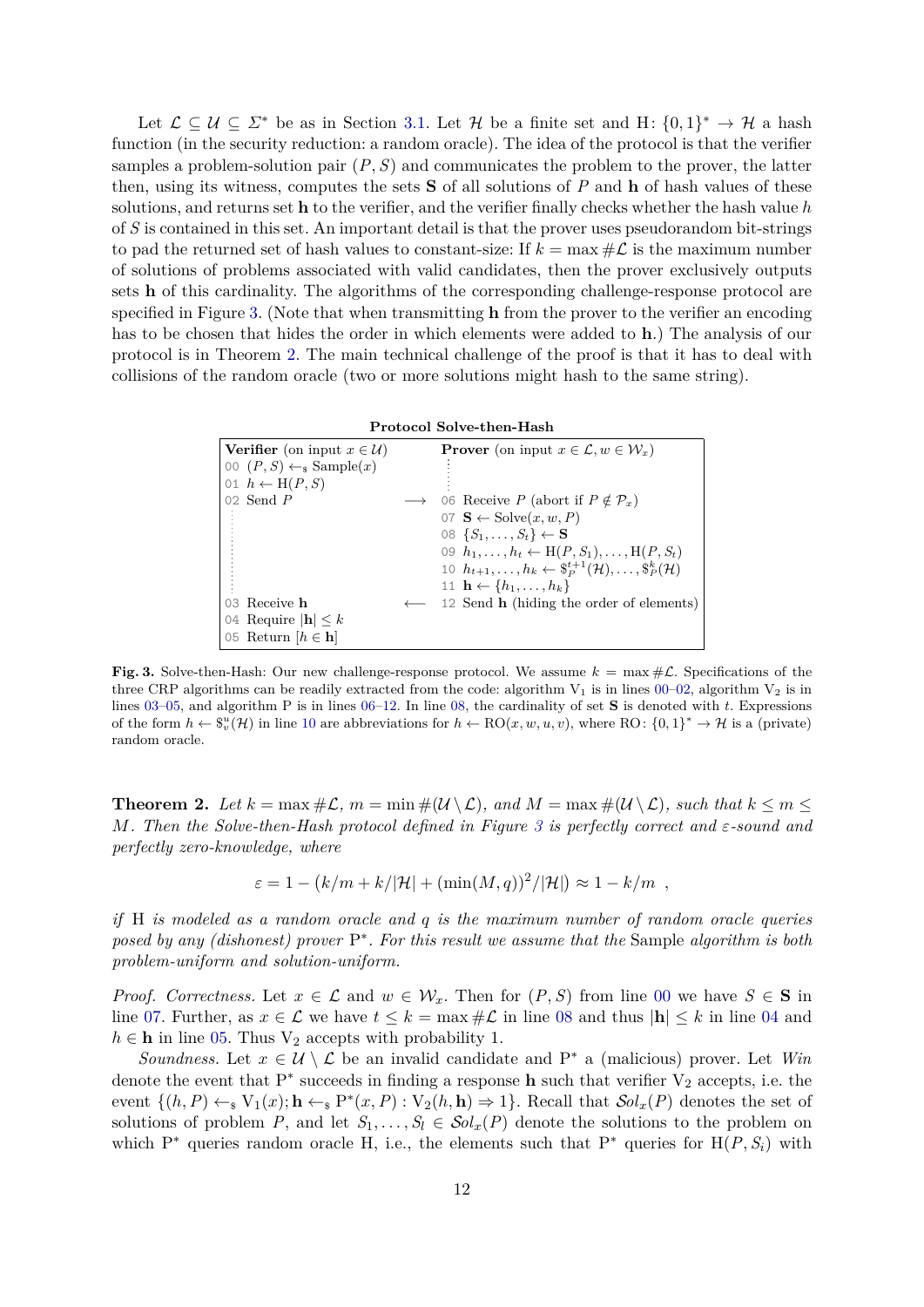<span id="page-12-2"></span><span id="page-12-1"></span><span id="page-12-0"></span>

| $\vert$ Initialization                                                                                          | Oracle $H_{\text{sim}}(P, S)$                                                                                                      |  |  |  |
|-----------------------------------------------------------------------------------------------------------------|------------------------------------------------------------------------------------------------------------------------------------|--|--|--|
| 00 For all $P \in \mathcal{P}_x$ :                                                                              | 05 If $Verify(x, P, S) = 0$ :                                                                                                      |  |  |  |
| 01 $\mathbf{R}_{\text{U}}[P] \leftarrow \varepsilon$                                                            | 06 $h \leftarrow_s \mathcal{H}$ ; Return h                                                                                         |  |  |  |
| $ 02 \mathbf{R}_{\text{F}}[P] \leftarrow \$\frac{1}{P}(\mathcal{H}), \ldots, \frac{\$k}{P}(\mathcal{H})$        | 07 $h_1, \ldots, h_{t-1}    h_t, \ldots, h_k \leftarrow \mathbf{R}_U[P]    \mathbf{R}_F[P]   $                                     |  |  |  |
| $\vert$ Oracle $P_{sim}(P)$<br>03 $\mathbf{h} \leftarrow \mathbf{R}_{\text{U}}[P] \ \mathbf{R}_{\text{F}}[P]\ $ | 08 $\mathbf{R}_{\text{U}}[P] \ \mathbf{R}_{\text{F}}[P] \leftarrow h_1, \ldots, h_t \  h_{t+1}, \ldots, h_k \ $<br>09 Return $h_t$ |  |  |  |
| $\vert$ 04 Return <b>h</b> (hiding the order of elements)                                                       |                                                                                                                                    |  |  |  |

<span id="page-12-3"></span>**Fig. 4.** Simulator S for the protocol of Figure [3.](#page-11-0) We require (w.l.o.g.) that  $H_{\text{sim}}(\cdot)$  is queried at most once on each input. Expressions of the form  $h \leftarrow \mathcal{F}_v^u(\mathcal{H})$  in line [02](#page-12-0) are abbreviations for  $h \leftarrow \text{RO}(u, v)$ , where RO:  $\{0, 1\}^* \to \mathcal{H}$ is a (private) random oracle. In line [07,](#page-12-1) the lengths of vectors  $\mathbf{R}_{\text{U}}[P]$  and  $\mathbf{R}_{\text{F}}[P]$  are  $t-1$  and  $k-t+1$ , respectively. In line [08,](#page-12-2) the new lengths of vectors  $\mathbf{R}_{\text{U}}[P]$  and  $\mathbf{R}_{\text{F}}[P]$  are t and  $k - t$ , respectively.

 $i \in \{1, \ldots, l\}$ . We define  $Col = \{\exists i \neq j : H(P, S_i) = H(P, S_j)\}\$ as the event that the hash values of at least two of the queried solutions collide. We have

$$
Pr[Win] = Pr[Win | Col] Pr[Col] + Pr[Win | \neg Col] Pr[\neg Col]
$$
  

$$
\leq Pr[Col] + Pr[Win | \neg Col]
$$
.

We conclude that  $Pr[Win] < k/m + k/|\mathcal{H}| + (\min(M, q))^2/|\mathcal{H}|$  by showing that

a)  $Pr[Col] < (min(M, q))^2/|\mathcal{H}|$ and b)  $Pr[Win \mid \neg Col] \leq k/m + k/|\mathcal{H}|$ .

For claim a), note that  $x \in \mathcal{U} \setminus \mathcal{L}$  implies that the set  $\mathcal{R}el_x(P)$  of solutions of problem P has at most max  $\#(\mathcal{U}\setminus\mathcal{L})=M$  elements. P<sup>\*</sup> makes at most *q* queries to H. Hence  $l\leq \min(M,q)$ . We obtain

$$
Pr[Col] = Pr[\exists i \neq j : H(P, S_i) = H(P, S_j)]
$$
  
\$\leq l^2 \Pr[H(P, S\_1) = H(P, S\_2)] \leq \min(M, q)^2/|\mathcal{H}|\$,

where the last two inequalities hold since H is modeled as a random oracle.

We conclude the proof by showing claim b). Recall that *S* is the solution sampled alongside problem *P*. Since algorithm Sample is solution-uniform, *S* is distributed uniformly in  $\mathcal{S}ol_x(P)$ , which implies that  $H(P, S)$  is uniformly distributed in  $\{H(P, S') : S' \in Sol_x(P)\}\$ . Note that  $|Sol_x(P)| \geq m = \min \#(\mathcal{U} \setminus \mathcal{L})$  and that —conditioned on  $\neg Col$ — all values  $H(P, S')$  that  $P^*$ knows are distinct. Conditioned on the events  $S \in \{S_1, \ldots, S_l\}$  and  $\neg Col$ , prover  $P^*$  guesses  $H(P, S)$  with probability at most 1/*l*. If, on the other hand,  $S \notin \{S_1, \ldots, S_l\}$ , then  $H(P, S)$  is uniformly distributed from P ∗ 's point of view. Hence its best chance of guessing it is 1*/*|H|. Note that  $Pr[S \in \{S_1, \ldots, S_l\}] \le l/m$ . Summing up —conditioned on  $\neg Col - P^*$ 's chance of correctly guessing  $H(P, S)$  is bounded by  $l/m \cdot 1/l + 1/l \mathcal{H} = 1/m + 1/l \mathcal{H}$ . Event *Win* according to line [04](#page-11-11) cannot occur if **h** contains more than *k* elements, so we obtain  $Pr[Win | \neg Col] \leq k/m + k/|\mathcal{H}|$ .

*Zero-knowledge.* We show that the protocol is zero-knowledge by specifying and analyzing a simulator S. Its code is in Figure [4.](#page-12-3) The prover oracle  $P(x, w, \cdot)$  and the random oracle  $H(\cdot, \cdot)$ are simulated by algorithms  $P_{sim}$  and  $H_{sim}$ , respectively. For oracle H we assume w.l.o.g. that it is not queried twice on the same input.

Core components of our simulator are the associative arrays  $\mathbf{R}_{\text{U}}[\cdot]$  and  $\mathbf{R}_{\text{F}}[\cdot]$  that associate problems with used and fresh random hash values, respectively. The simulator starts with initializing for each problem a vector of  $k$ -many fresh hash values.<sup>[6](#page-12-4)</sup> Oracle  $H_{sim}$  on input a problem-solution pair  $(P, S)$  checks whether *S* is a solution to *P*. If not, a random hash value

<span id="page-12-4"></span><sup>&</sup>lt;sup>6</sup> Of course it is inefficient to assign to each  $P \in \mathcal{P}_x$  a vector of values ahead of time. However, our code can easily be implemented in an equivalent form that uses lazy sampling.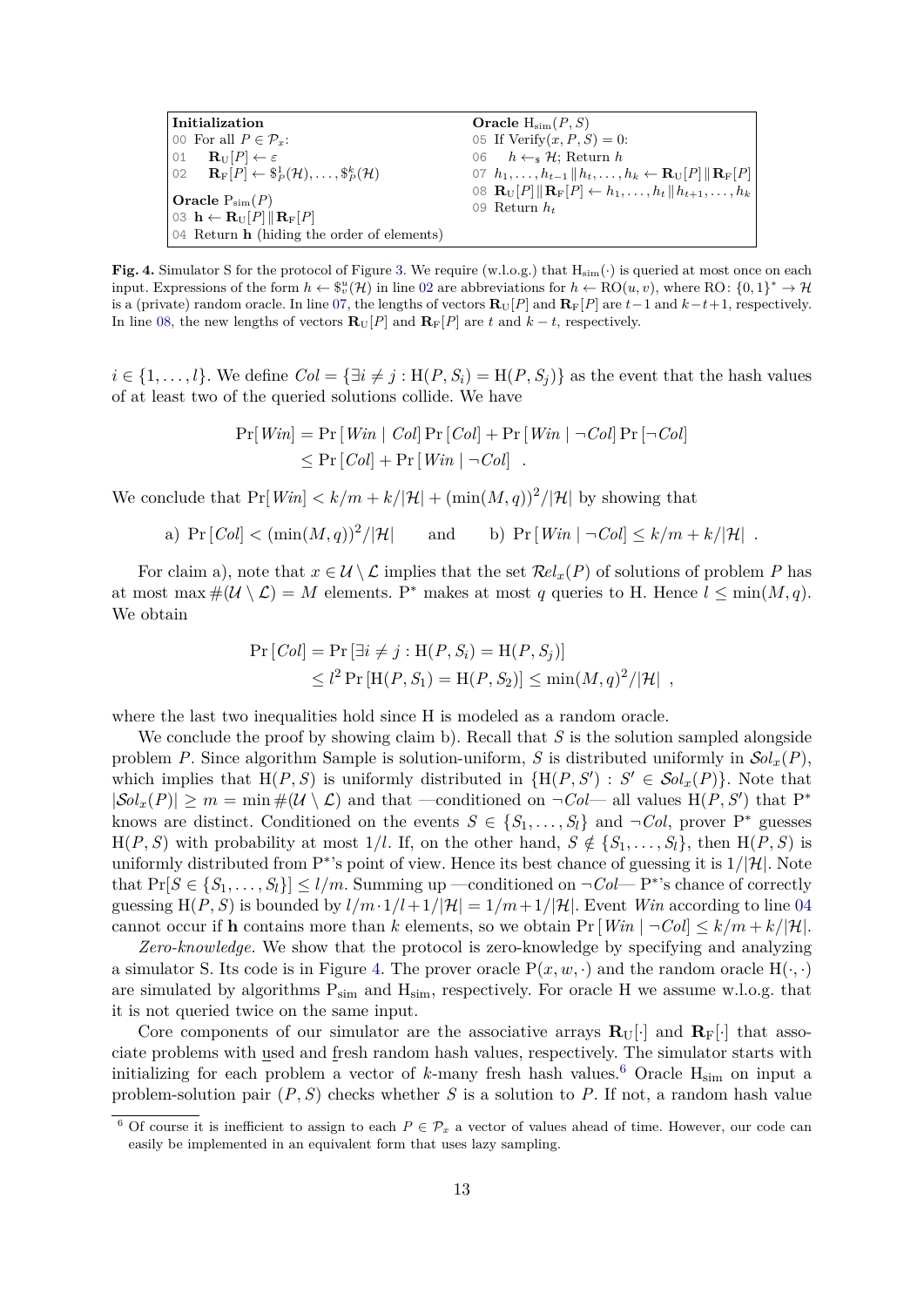is returned. Otherwise the vector of (fresh) hash values  $\mathbf{R}_F[P]$  associated to P is retrieved. The first element of this vector is taken as the response of the random oracle query; however, before the response is output, the element is appended to the vector of (used) hash values  $\mathbf{R}_{\text{U}}[P]$ associated to *P*. Note this procedure will never fail (i.e., never a value has to be taken from  $\mathbf{R}_F[P]$  after the list is emptied) since there are at most  $k = \max \# \mathcal{L}$  solutions to P. Queries to  $P_{sim}$  on input *P* are responded with the set **h** of all elements contained in  $\mathbf{R}_F[P]$  and  $\mathbf{R}_U[P]$ , which by definition of  $H_{sim}$  stays unchanged throughout the simulation. Since these elements are initialized as random hash values, responses to queries to  $P_{sim}$  have the correct distribution. Furthermore, for every  $S \in \mathcal{S}ol_x(P)$  we have that  $H_{\text{sim}}(P, S)$  is contained in  $P_{\text{sim}}(P)$ . Summing up, the output of Psim and Hsim is correctly distributed and simulator S provides distinguisher D with a perfect simulation of  $P(x, w, \cdot)$ .

## **4.3 Generalizing the Analysis of the Solve-then-Hash Protocol**

We generalize the statement of Theorem [2,](#page-11-1) making it applicable to a broader class of languages. Recall that our protocol from Section [4.2](#page-10-0) decides membership in a language  $\mathcal{L} \subseteq \mathcal{U}$  if for every (invalid) candidate  $x \in \mathcal{U} \setminus \mathcal{L}$  and every solvable problem  $P \in \mathcal{P}_x^+$  the number  $|\mathcal{S}ol_x(P)|$  of solutions to P exceeds the maximum number max  $\#\mathcal{L}$  of solutions to problems associated with valid candidates. We next relax this condition by showing that for soundness it already suffices if the expected value of  $|\mathcal{S}ol_x(P)|$  (over randomly sampled  $P \in \mathcal{P}^+_x$ ) exceeds max  $\#\mathcal{L}$ . In order to do so, we associate to  $\mathcal L$  and  $\mathcal U$  the function  $\varepsilon_{\mathcal L,\mathcal U} \colon [0,1] \to \mathbb R^+$  such that

$$
\varepsilon_{\mathcal{L},\mathcal{U}}(\gamma) := \min \{ \varepsilon' \mid \forall x \in \mathcal{U} \setminus \mathcal{L} \colon \Pr[P \leftarrow_{\mathrm{s}} \mathcal{P}_x^+ : \max \#(\mathcal{L}) / |\mathcal{S}ol_x(P)| \leq \varepsilon' \} \geq \gamma \},
$$

i.e., the function that associates to each probability value  $\gamma \in [0,1]$  the smallest factor  $\varepsilon'$  such that for every invalid x a uniformly sampled problem with probability of at least  $\gamma$  has at least  $\max#(\mathcal{L})/\varepsilon'$  solutions.

In Theorem [3](#page-13-0) we give a correspondingly refined soundness analysis of the Solve-then-Hash protocol. Note that, as the protocol itself did not change, the correctness and zero-knowledge properties do not require a new analysis. Note further that  $\varepsilon_{\mathcal{L},\mathcal{U}}(1) = \max \#(\mathcal{L})/\min \#(\mathcal{U} \setminus \mathcal{L}),$ and that thus the soundness analysis of Theorem [2](#page-11-1) is just the special case of Theorem [3](#page-13-0) where  $\gamma = 1$ .

<span id="page-13-0"></span>**Theorem 3.** Let  $k = \max \# \mathcal{L}$  and  $M = \max \# (\mathcal{U} \setminus \mathcal{L})$  such that  $k \leq M$ . Then for every *γ* ∈ [0*,* 1] *the Solve-then-Hash protocol defined in Figure [3](#page-11-0) is perfectly correct and ε-sound and perfectly zero-knowledge, where*

$$
\varepsilon = 1 - \frac{\varepsilon_{\mathcal{L},\mathcal{U}}(\gamma) + (1 - \gamma)/(1 - c) + k/|\mathcal{H}| + c} \approx \gamma - \varepsilon_{\mathcal{L},\mathcal{U}}(\gamma) ,
$$

*if* H *is modeled as a random oracle, q is the maximum number of random oracle queries posed by any (dishonest) prover*  $P^*$  *and*  $c = (\min(M, q))^2/|\mathcal{H}|$ *. For this result we assume that the* Sample *algorithm is both problem-uniform and solution-uniform.*

*Proof.* The correctness and zero-knowledge property of the protocol were already shown in The-orem [2.](#page-11-1) We thus show the bound on the soundness error. Fix  $\gamma \in [0,1]$  and let  $\varepsilon_{\mathcal{L},\mathcal{U}} = \varepsilon_{\mathcal{L},\mathcal{U}}(\gamma)$ . Let  $x \in U \setminus \mathcal{L}$  be an invalid candidate and P<sup>\*</sup> a (malicious) prover. Let *Win* denote the event that  $P^*$  succeeds in finding a response **h** such that verifier  $V_2$  accepts, i.e. the event  $\{(h, P) \leftarrow s V_1(x); h \leftarrow s P^*(x, P) : V_2(h, h) \Rightarrow 1\}.$  Recall that  $\mathcal{S}ol_x(P)$  denotes the set of solutions of problem *P*, and let  $S_1, \ldots, S_l \in Sol_x(P)$  denote the solutions to the problem on which  $P^*$ queries random oracle H, i.e., the elements such that  $P^*$  queries for  $H(P, S_i)$  with  $i \in \{1, ..., l\}$ .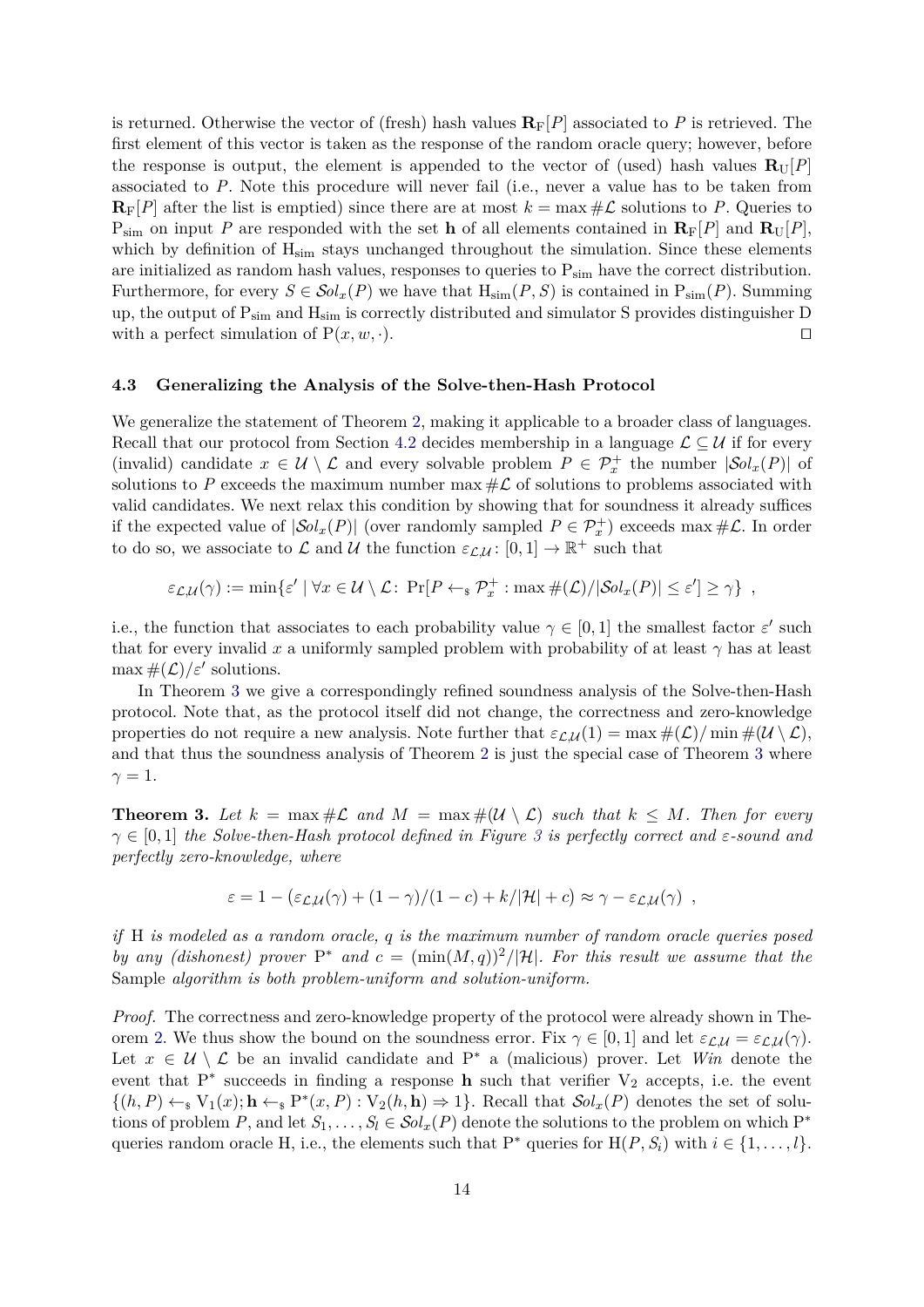We define  $Col = {\exists i \neq j : H(P, S_i) = H(P, S_j)}$  as the event that the hash values of at least two of the queried solutions collide. We have

$$
\Pr[Win] = \Pr[Win \mid Col] \Pr[Col] + \Pr[Win \mid \neg Col] \Pr[\neg Col]
$$
  
\$\leq\$ 
$$
\Pr[Col] + \Pr[Win \mid \neg Col]
$$
.

We conclude that  $Pr[Win] < \varepsilon_{\mathcal{L},\mathcal{U}} + (1 - \gamma)/(1 - c) + k/|\mathcal{H}| + c$  by showing that

a)  $Pr[Col] < (min(M, q))^2/|\mathcal{H}| = c$ *and* b)  $Pr[Win | \neg Col] \leq \varepsilon_L \cdot \frac{L}{L} \cdot \frac{L}{L} \cdot \frac{L}{L}$ .

Claim a) follows as in the proof of Theorem [2.](#page-11-1) In order to prove b) we denote by *PG* the event that the problem  $P$  given as input to  $P^*$  by the verifier is "good" in the sense of having many solutions, i.e. the event  $\{\max \#(\mathcal{L})/|\mathcal{S}ol_x(P)| \leq \varepsilon_{\mathcal{L},\mathcal{U}}\}$ . We have

$$
\Pr[Win \mid \neg Col] = \Pr[Win \mid \neg Col \land PG] \Pr[PG \mid \neg Col] + \Pr[Win \mid \neg Col \land \neg PG] \Pr[\neg PG \mid \neg Col]
$$
  
\n
$$
\leq \Pr[Win \mid \neg Col \land PG] + \Pr[\neg PG \mid \neg Col]
$$
  
\n
$$
\leq \Pr[Win \mid \neg Col \land PG] + \Pr[\neg PG] / \Pr[\neg Col]
$$
.

As stated above, we have  $Pr[\neg Col] \geq 1 - c$ . Further, by problem-uniformity, *P* is distributed uni- $\text{formly on } \mathcal{P}_x^+ \text{ and by the definition of } \varepsilon_{\mathcal{L},\mathcal{U}} \text{ we have } \Pr[\neg PG] \leq 1-\gamma. \text{ Hence } \Pr[\neg PG]/\Pr[\neg Col] \leq 1-\gamma.$  $(1 - \gamma)/(1 - c)$  and it remains to show that  $Pr[Win \mid \neg Col \land PG] \leq \varepsilon_L \mathcal{U} + k/|\mathcal{H}|$ . Since *S* is sampled with (solution-uniform) Sample, it is distributed uniformly on  $\mathcal{S}ol_r(P)$ , which implies that  $H(P, S)$  is uniformly distributed on  $\{H(P, S') : S' \in Sol_x(P)\}\)$ . Recall that  $k = \max \# \mathcal{L}$ . If event *PG* occurs then  $|\mathcal{S}ol_x(P)| \ge k/\varepsilon_{\mathcal{L},\mathcal{U}}$ . Further —conditioned on  $\neg \mathcal{C}ol$ — all values  $H(P, S')$ that P<sup>\*</sup> knows are distinct. Conditioned on the events  $S \in \{S_1, \ldots, S_l\}$ , PG and  $\neg Col$  prover P<sup>\*</sup> guesses  $H(P, S)$  with probability at most 1/*l*. If, on the other hand,  $S \notin \{S_1, \ldots, S_l\}$ , then from  $P^*$ 's point of view  $H(P, S)$  is uniformly distributed on  $H$ . Hence in this case its best chance of guessing it is  $1/|\mathcal{H}|$ . Note that  $\Pr[S \in \{S_1, \ldots, S_l\}] \mid \neg Col \land PG] \leq l \cdot \varepsilon_{\mathcal{LU}}/k$ . Summing up —conditioned on  $\neg Col$  and  $PG$ — prover  $P^*$ 's chance of correctly guessing  $H(P, S)$  is bounded by  $l\epsilon\mathcal{L}\mathcal{U}/k \cdot 1/l + 1/|\mathcal{H}| = \epsilon\mathcal{L}\mathcal{U}/k + 1/|\mathcal{H}|$ . Event *Win* according to line [04](#page-11-11) cannot occur if **h** contains more than *k* elements, so we obtain  $Pr[Win | \neg Col] \leq \varepsilon_L \mu + k/|\mathcal{H}|.$ 

#### <span id="page-14-0"></span>**5 Challenge-Response Protocols in the Domain of Number-Theory**

We provide several protocols to prove number theoretic properties of a number  $N \in \mathbb{N}$ , the corresponding witness being the factorization of *N*. More formally, we consider the universe

$$
\mathcal{L}_{odd} = \{ N \in \mathbb{N} : \nu_2 = 0; |\mathbb{P}(N)| \ge 2 \}
$$

of odd numbers, which have at least two prime factors. Note that  $\mathcal{L}_{odd}$  can be efficiently decided. We associate problem and solution spaces as defined in Section [3.1](#page-5-1) to several languages  $\mathcal{L} \subseteq$  $\mathcal{L}_{odd}$ , hence obtaining membership checking protocols via Theorem [1](#page-9-3) and Theorem [2.](#page-11-1) In most cases the problem and solution space associated to a statement  $N \in \mathcal{L}_{odd}$  are defined as  $\mathbb{Z}_N^*$ , while the defining relation  $\mathcal{R}el_N$  for problem *b* and solution *a* is of the type  $b \equiv a^e \mod N$ , where the exponent *e* is chosen according to the number theoretic property of *N* we want to prove. Equation [\(1\)](#page-5-2) of Section [2.2](#page-5-3) serves as a primary tool to deduce bounds on max  $\#(\mathcal{L})$  and  $\min \#(\mathcal{L}_{odd} \setminus \mathcal{L})$ . Defining  $\mathcal{R}el_N$  in the described way enables us to to sample from it as follows. Algorithm Sample first chooses a solution *a* uniformly from  $S_N = \mathbb{Z}_N^*$ . Then the corresponding problem *b* is set to  $a^e$ . In this way *a* is uniformly distributed on  $\mathcal{S}ol_N(b)$  and the proposed algorithm samples *solution-uniformly* (for both valid and invalid candidates) as required for the Solve-then-Hash protocol of Section [4.2.](#page-10-0)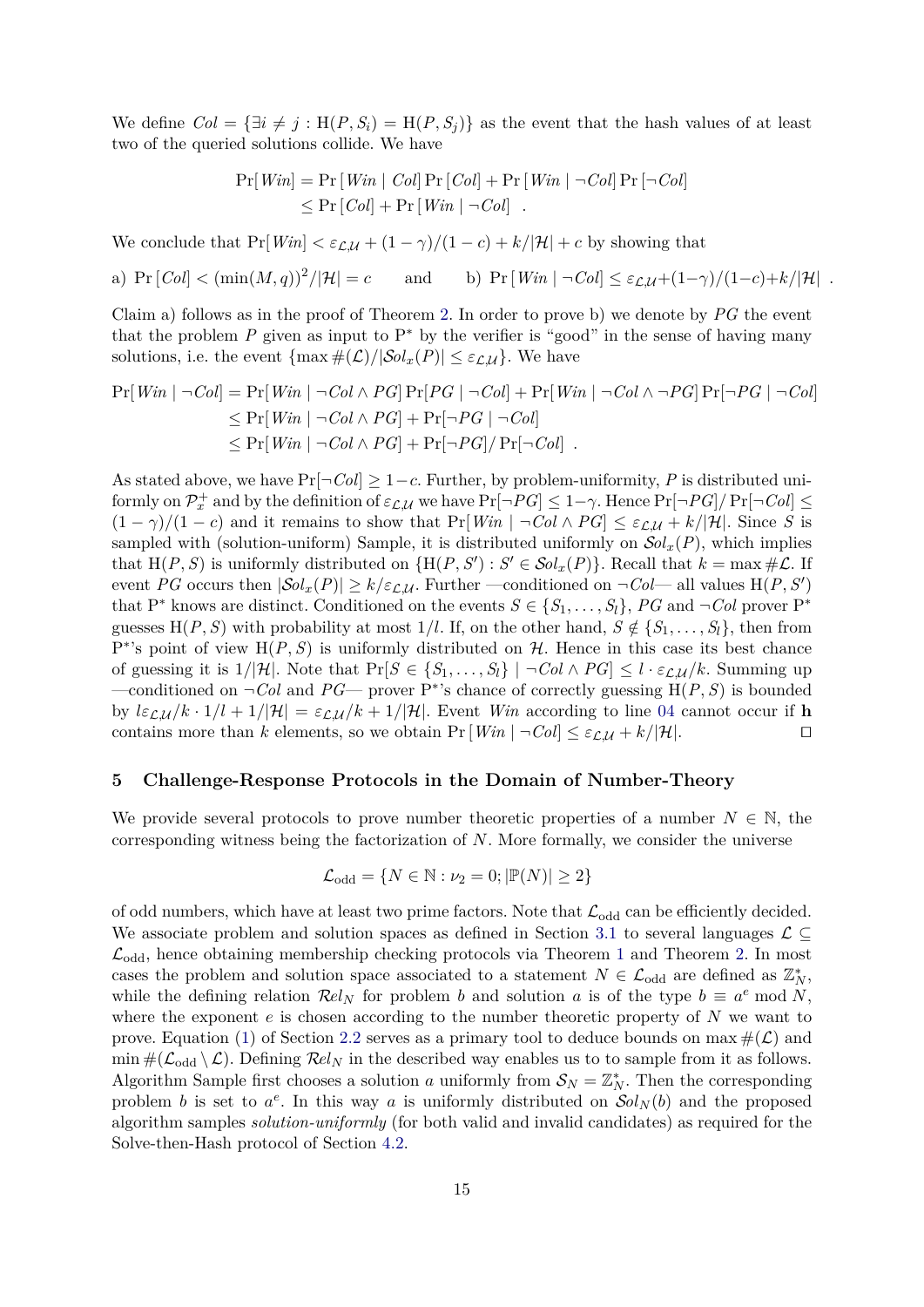|                                                                           |                                                                                | $\mathcal{L}$ $\mathcal{U}$ $\mathcal{P}_N$ $\mathcal{S}_N$ | $\mathcal{R}el_N$                                                                                                                     |     | $k/m$ HtS StH Sec.                                |              |
|---------------------------------------------------------------------------|--------------------------------------------------------------------------------|-------------------------------------------------------------|---------------------------------------------------------------------------------------------------------------------------------------|-----|---------------------------------------------------|--------------|
| $\mathcal{L}_{\mathrm{sf}}$ $\mathcal{L}_{\mathrm{odd}}$ $\mathbb{Z}_N^*$ |                                                                                | $\mathbb{Z}_N^*$                                            | $(a^n, a)$                                                                                                                            |     | $1/3 \quad \checkmark \quad \checkmark \quad 5.1$ |              |
|                                                                           |                                                                                |                                                             | $\mathcal{L}_{\rm ppp}$ $\mathcal{L}_{\rm odd}$ $\mathbb{Z}_N^*$ $\mathbb{Z}_N^*$ $(a^2,a)$                                           |     | $1/2$ $\sqrt{5.2}$                                |              |
| $\mathcal{L}_{\text{per}}$ $\mathcal{L}_{\text{odd}}$ $\mathbb{Z}_N^*$    |                                                                                |                                                             | $\mathbb{Z}_N^*$ $(a^e, a)$                                                                                                           | 1/2 | $\checkmark$                                      | $\sqrt{5.3}$ |
|                                                                           | $\mathcal{L}_{\mathrm{pp}}$ $\mathcal{L}_{\mathrm{odd}}$ $(\mathbb{Z}_N^*)^2$  | $(\mathbb{Z}_N^*)^2$                                        |                                                                                                                                       |     | 1/2                                               | $\sqrt{5.4}$ |
|                                                                           | $\mathcal{L}_{\mathrm{rsa}}$ $\mathcal{L}_{\mathrm{odd}}$ $(\mathbb{Z}_N^*)^3$ |                                                             | $(\mathbb{Z}_N^*)^3$ 1/2                                                                                                              |     |                                                   | $\sqrt{5.4}$ |
|                                                                           |                                                                                |                                                             | $\mathcal{L}_{\text{blum}}$ $\mathcal{L}_{\text{pp}}$ $\mathbb{Z}_N^*$ $\mathbb{Z}_N^*$ $(a^4, a)$ $1/2$                              |     |                                                   | $\sqrt{5.5}$ |
|                                                                           |                                                                                |                                                             | $\mathcal{L}_{\text{pai}}$ $\mathcal{L}_{\text{pp}}$ $\mathbb{Z}_{n^2}^*$ $\mathbb{Z}_n \times \mathbb{Z}_N^*$ $(f_{(n,q)}(a),a)$ 1/2 |     |                                                   | $\sqrt{5.6}$ |

<span id="page-15-0"></span>**Table 1. Protocols for properties of RSA moduli**. Assume  $k = \max \# \mathcal{L}$  and  $m = \min \#(\mathcal{U} \setminus \mathcal{L})$ . Columns seven and eight indicate whether the Hash-then-Solve (HtS) or Solve-then-Hash (StH) protocol can be used to decide  $\mathcal{L}$ .  $\mathcal{L}_{\text{pp}}$  and  $\mathcal{L}_{\text{rsa}}$  are intersections of other decidable languages and can be decided by running the corresponding protocols in parallel.

For some of the considered languages the map  $a \mapsto a^e$  defines a permutation on  $\mathbb{Z}_N^*$  for every valid statement  $N \in \mathcal{L}$ . In this case every problem is solvable, we hence have  $\mathcal{P}_N^+ = \mathcal{P}_N$ , and the described sampling algorithm also fulfills the property of *problem-uniformity* and can be used in the Hash-then-Solve protocol of Section [4.1.](#page-9-0) For other of the considered languages the space  $\mathcal{P}_N^+$  of solvable problems is a proper subset of  $\mathcal{P}_N$  and it seems not feasible to construct an algorithm with the desired properties. In this cases only the Solve-then-Hash protocol can be used to decide the language.

CONSIDERED LANGUAGES. We provide a toolbox of protocols checking arguably the most important properties required of RSA-type moduli. An overview of our results is given in Table [1.](#page-15-0) Combining several of the protocols gives a method to check for properties required of typical applications. For example the property that the RSA map  $a \mapsto a^e \mod N$  defined by numbers (*N, e*) is "good" can be checked by showing that *N* has exactly two prime factors and is square free and that *e* indeed defines a permutation on  $\mathbb{Z}_N^*$ . If an application requires a feature more specific than the ones we treat, then likely corresponding problem and solution spaces and a corresponding relation can be found.

As a starting point we consider the languages

$$
\mathcal{L}_{\mathrm{sf}} := \{ N \in \mathcal{L}_{\mathrm{odd}} : \mathrm{gcd}(N, \varphi(N)) = 1 \}
$$
  

$$
\mathcal{L}_{\mathrm{ppp}} := \{ N \in \mathcal{L}_{\mathrm{odd}} : |\mathbb{P}(N)| = 2 \}
$$

of square free numbers and prime power products, i.e. numbers having exactly two prime factors. For both languages the corresponding relation was implicitly given in [\[19\]](#page-20-6). Note that by definition of  $\varphi(N)$  condition (gcd( $\varphi(N), N$ ) = 1) implies that  $\nu_p = 1$  for every  $p \in \mathbb{P}(N)$  and hence indeed the number is square free. Due to the choice of the relation it additionally implies that  $p \nmid (q-1)$  for every  $p, q \in \mathbb{P}(N)$ . Intersecting both languages yields the language

$$
\mathcal{L}_{\text{pp}} := \{ pq \in \mathcal{L}_{\text{odd}} : p, q \in \mathbb{P}, p \neq q, p \nmid (q-1), q \nmid (p-1) \}
$$

of prime products. Each *N* in this language is the product of two distinct primes, a minimal requirement on RSA moduli. We further give relations for the languages

$$
\mathcal{L}_{\text{per}} := \{ (N, e) \in \mathcal{L}_{\text{odd}} \times \mathbb{N} : a \mapsto a^e \text{ defines a permutation} \}
$$

$$
\mathcal{L}_{\text{rsa}} := \{ (N, e) \in \mathcal{L}_{\text{pp}} \times \mathbb{N} : a \mapsto a^e \text{ defines a permutation} \}
$$

of pairs  $(N, e)$  such that exponentiation with *e* defines a permutation on  $\mathbb{Z}_N^*$  and N being a prime product such that *e* defines a permutation on  $\mathbb{Z}_N^*$ . Building on the protocol for  $\mathcal{L}_{\text{pp}}$  we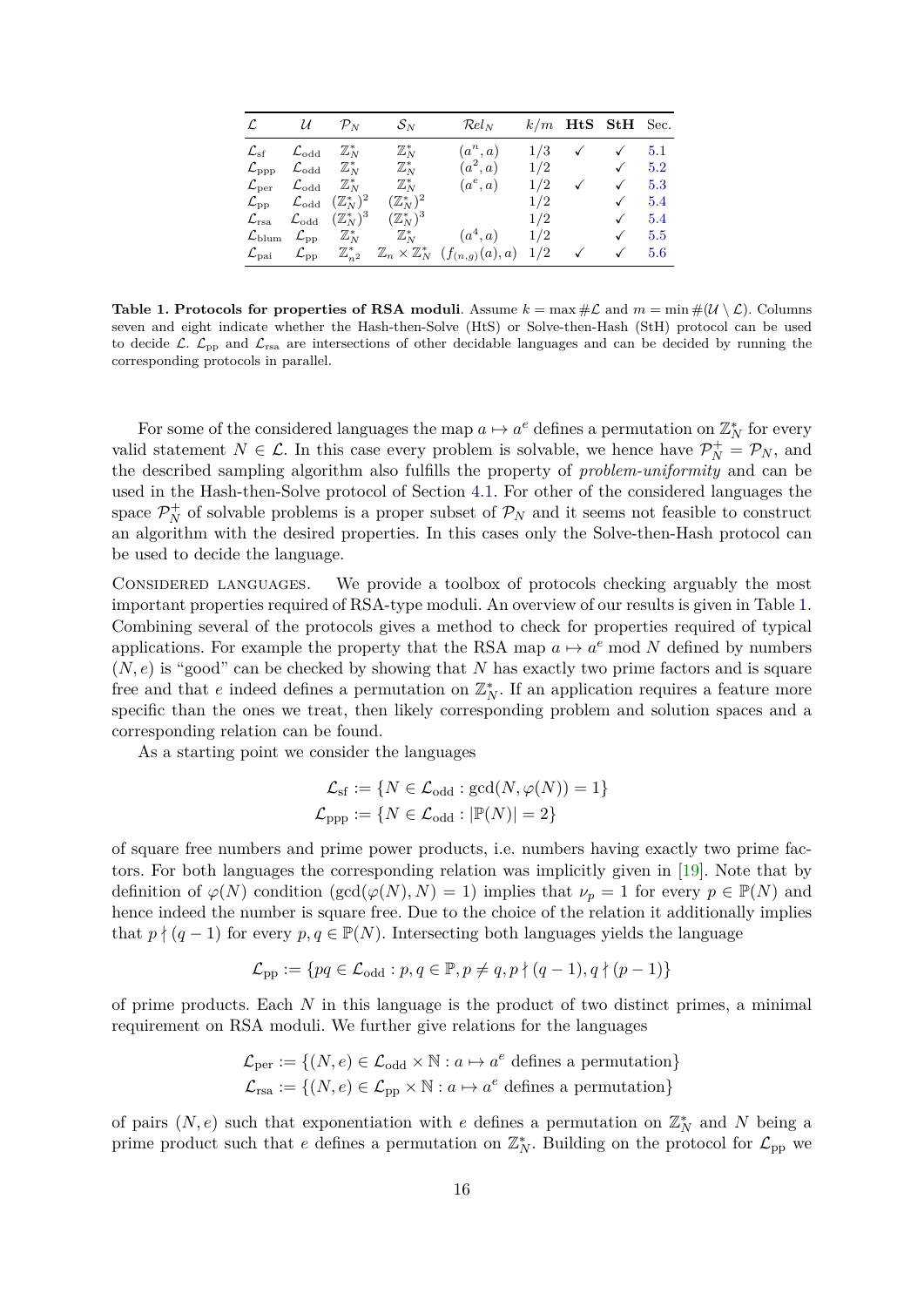consider the language

$$
\mathcal{L}_{\text{blum}} := \{ pq \in \mathcal{L}_{\text{pp}} : p \equiv q \equiv 3 \bmod 4 \}
$$

of Blum integers, i.e. prime products with both primes being equal to 3 modulo 4. We give problem and solution spaces and a corresponding relation, which up to our knowledge has not been used so far, such that  $\mathcal{L}_{\text{blum}}$  can be decided in universe  $\mathcal{L}_{\text{pp}}$ . Finally, we show that it can be efficiently decided whether the trapdoor function corresponding to Paillier's encryption scheme, which corresponds to pairs  $(N, g)$  consisting of a prime product *N* and an element *g* of  $\mathbb{Z}_{N^2}^*$ , indeed defines a bijection. A protocol for this property has up to our knowledge not been given so far. Note that given  $(N, g)$  it is assumed to be hard to decide whether the corresponding map is bijective, since it has been shown to be a lossy trapdoor function under the decisional quadratic residuosity assumption [\[15\]](#page-20-19).

## <span id="page-16-0"></span>5.1 Deciding  $\mathcal{L}_{\text{sf}}$

Consider the language

$$
\mathcal{L}_{\mathrm{sf}} := \{ N \in \mathcal{L}_{\mathrm{odd}} : \mathrm{gcd}(N, \varphi(N)) = 1 \}
$$

of square free integers, i.e. of odd numbers such that for every  $p, q \in \mathbb{P}(N)$  we have  $\nu_p = 1$  and  $p \nmid q-1$ . We show that  $\mathcal{L}_{sf}$  can be decided in universe  $\mathcal{L}_{odd}$ . For a statement  $N \in \mathcal{L}_{odd}$  let the corresponding witness be its factorization. We define the corresponding problem and solution spaces and the defining relation as

$$
\mathcal{P}_N = \mathbb{Z}_N^*
$$
  
\n
$$
\mathcal{S}_N = \mathbb{Z}_N^*
$$
  
\n
$$
\mathcal{R}el_N = \{(b, a) \in (\mathbb{Z}_N^*)^2 : b \equiv a^N \bmod N\}.
$$

 $\mathcal{R}el_N$  is defined via the map  $\mathbb{Z}_N^* \to \mathbb{Z}_N^*$ ;  $a \mapsto a^N$ . By equation [\(1\)](#page-5-2) of Section [2.2](#page-5-3) this map is a bijection exactly if  $N \in \mathcal{L}_{sf}$ , i.e. if  $gcd(N, \varphi(N)) = 1$ , and, since *N* is odd, at least 3-to-1 if  $N \in \mathcal{L}_{odd} \setminus \mathcal{L}_{sf}$ . Hence max  $\#(\mathcal{L}_{sf}) = 1$  and min  $\#(\mathcal{L}_{odd} \setminus \mathcal{L}_{sf}) = 3$ .

We now describe the corresponding algorithms. Algorithms Sample samples from R*el<sup>N</sup>* by choosing  $a \leftarrow_{\mathbb{S}} \mathbb{Z}_N^*$ , setting  $b \leftarrow a^N$  and returning the problem-solution pair  $(b, a)$ . As discussed above, since the solution *a* is sampled at random and the corresponding problem *b* is derived from it afterwards, *a* is uniformly distributed on  $\mathcal{S}ol_N(b)$  and Sample is solution-uniform. Verify on input  $(b, a)$  checks whether  $b \equiv a^n \mod n$  and responds accordingly. Note that *N*th roots modulo *N* can be efficiently computed given the factorization of *N*. Hence it is possible to construct the problem solving algorithm Solve and by Theorem [2](#page-11-1) language  $\mathcal{L}_{sf}$  can be decided using the Solve-then-Hash protocol.

For every valid statement  $N \in \mathcal{L}_{sf}$  the map  $\mathbb{Z}_N^* \to \mathbb{Z}_N^*$ ;  $a \mapsto a^N$  defining the relation  $\mathcal{R}el_N$ is a bijection. Hence in this case every problem  $b \in \mathcal{P}_N$  is solvable. Further the problems sampled by Sample are uniformly distributed on  $\mathcal{P}_N$  and solutions are uniformly distributed on the corresponding solution set  $\mathcal{S}ol_N(b)$ . Thus Sample is both problem-uniform and solutionuniform, and therefore fulfills the requirements, which are necessary to be used as sampling algorithm Sample<sup>∗</sup> in the Hash-then-Solve protocol of Section [4.1.](#page-9-0)

## <span id="page-16-1"></span>5.2 Deciding  $\mathcal{L}_{\text{ppp}}$

Consider the language

$$
\mathcal{L}_{\mathrm{ppp}} := \{ N \in \mathcal{L}_{\mathrm{odd}} : |\mathbb{P}(N)| = 2 \}
$$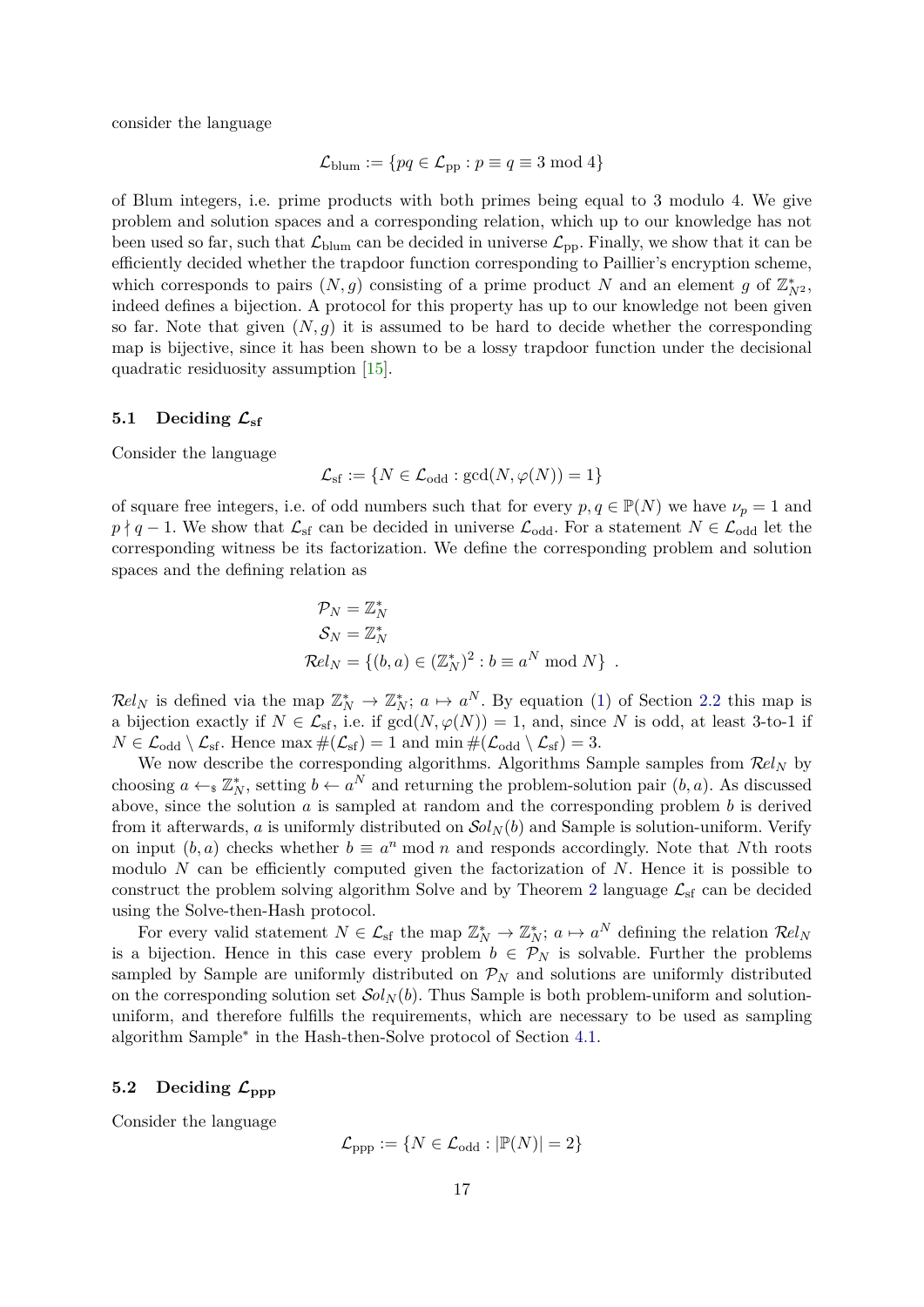of prime power products, i.e. of odd numbers that have exactly two prime factors. We show that  $\mathcal{L}_{\text{opp}}$  can be decided in universe  $\mathcal{L}_{\text{odd}}$ . For a statement  $N \in \mathcal{L}_{\text{odd}}$  let the corresponding witness be its factorization. We define the corresponding problem and solution spaces and the defining relation as

$$
\mathcal{P}_N = \mathbb{Z}_N^*
$$
  
\n
$$
\mathcal{S}_N = \mathbb{Z}_N^*
$$
  
\n
$$
\mathcal{R}el_N = \{(b, a) \in (\mathbb{Z}_N^*)^2 : b \equiv a^2 \bmod N\}.
$$

 $\mathcal{R}el_N$  is defined via the map  $\mathbb{Z}_N^* \to \mathbb{Z}_N^*$ ;  $a \mapsto a^2$ . Since N is odd we obtain by equation [\(1\)](#page-5-2) of Section [2.2](#page-5-3) that this map is 4-to-1 if  $N \in \mathcal{L}_{\text{ppp}}$ , i.e. if *N* has at most 2 distinct prime factors, and at least 8-to-1 if  $N \in \mathcal{L}_{odd} \setminus \mathcal{L}_{ppp}$ . Hence  $\max \#(\mathcal{L}_{ppp}) = 4$  and  $\min \#(\mathcal{L}_{odd} \setminus \mathcal{L}_{ppp}) = 8$ .

We now describe the corresponding algorithms. Algorithm Sample samples from R*el<sup>N</sup>* by choosing  $a \leftarrow_s \mathbb{Z}_N^*$ , setting  $b \leftarrow a^2$  and returning the problem-solution pair  $(b, a)$ . Note that Sample is solution-uniform. Verify on input  $(b, a)$  checks whether  $b \equiv a^2 \mod N$  and responds accordingly. Note that square roots modulo *N* can be efficiently computed given the factorization of *N*. Hence it is possible to construct the problem solving algorithm Solve and by Theorem [2](#page-11-1) language  $\mathcal{L}_{\text{ppp}}$  can be decided using the Solve-then-Hash protocol.

Let  $N \in \mathcal{L}_{\text{ppp}}$  be a valid statement. The set  $\mathcal{P}_N^+$  of solvable problems is the set  $\mathbf{QR}(N)$  of quadratic residues modulo *N*. Hence a sampling algorithm Sample<sup>\*</sup> compatible with the Hashthen-Solve protocol of Section [4.1](#page-9-0) would require that a) the sampled problems are uniformly distributed in  $\mathbb{Z}_N^*$  and b) if a sampled problem is solvable then it is accompanied by a solution. While both sampling uniformly from  $\mathbb{Z}_N^*$  or sampling uniformly from  $(b, a) \in \mathcal{R}el_N \subseteq \mathbf{QR}(N) \times$  $\mathbb{Z}_N^*$  is easy, it is unclear how to construct an algorithm with the required properties that does not need access to the factorization of *N*. The authors of [\[19\]](#page-20-6) overcome this problem by imposing additional requirements on *N*. They give a protocol able to verify that  $pq = N \in \mathcal{L}_{\text{ppp}}$  such that  $p, q \not\equiv 1 \mod 8$  and  $p \not\equiv q \mod 8$ . For this restricted language exactly one element of the set  $\{+b, -b, +2b, -2b\}$  has a square root for every  $b \in \mathbb{Z}_N^*$ . Changing the relation to pairs  $(b, a)$ , such that *a* is the root of one of those elements one then defines Sample<sup>\*</sup> to sample  $(b, a)$  with algorithm Sample from above and then output  $(c, b, a)$ , where  $c \leftarrow s \{+1, -1, +2, -2\}$ .

#### <span id="page-17-0"></span>5.3 Deciding  $\mathcal{L}_{\text{per}}$

Consider the language

$$
\mathcal{L}_{\text{per}} := \{ (N, e) \in \mathcal{L}_{\text{odd}} \times \mathbb{N} : a \mapsto a^e \text{ defines a permutation} \}
$$

of pairs  $(N, e)$  such that the map  $a \mapsto a^e$  defines a permutation. We show that  $\mathcal{L}_{per}$  can be decided in universe  $\mathcal{L}_{odd}$ . For a statement  $N \in \mathcal{L}_{odd}$  let the corresponding witness be its factorization. We define the corresponding problem and solution spaces and the defining relation as

$$
\mathcal{P}_N = \mathbb{Z}_N^*
$$
  
\n
$$
\mathcal{S}_N = \mathbb{Z}_N^*
$$
  
\n
$$
\mathcal{R}el_N = \{(b, a) \in (\mathbb{Z}_N^*)^2 : b \equiv a^e \bmod N\}.
$$

 $\mathcal{R}el_N$  is defined via the map  $\mathbb{Z}_N^* \to \mathbb{Z}_N^*$ ;  $a \mapsto a^e$ . Since this map is a homomorphism, it is at least 2-to-1 if it is not bijective. Hence  $\max \#(\mathcal{L}_{sf}) = 1$  and  $\min \#(\mathcal{L}_{odd} \setminus \mathcal{L}_{sf}) = 2$ .

We now describe the corresponding algorithms. Algorithm Sample samples from  $\mathcal{R}el_N$  by choosing  $a \leftarrow_{s} \mathbb{Z}_{N}^{*}$ , setting  $b \leftarrow a^{e}$  and returning the problem-solution pair  $(b, a)$ . Note that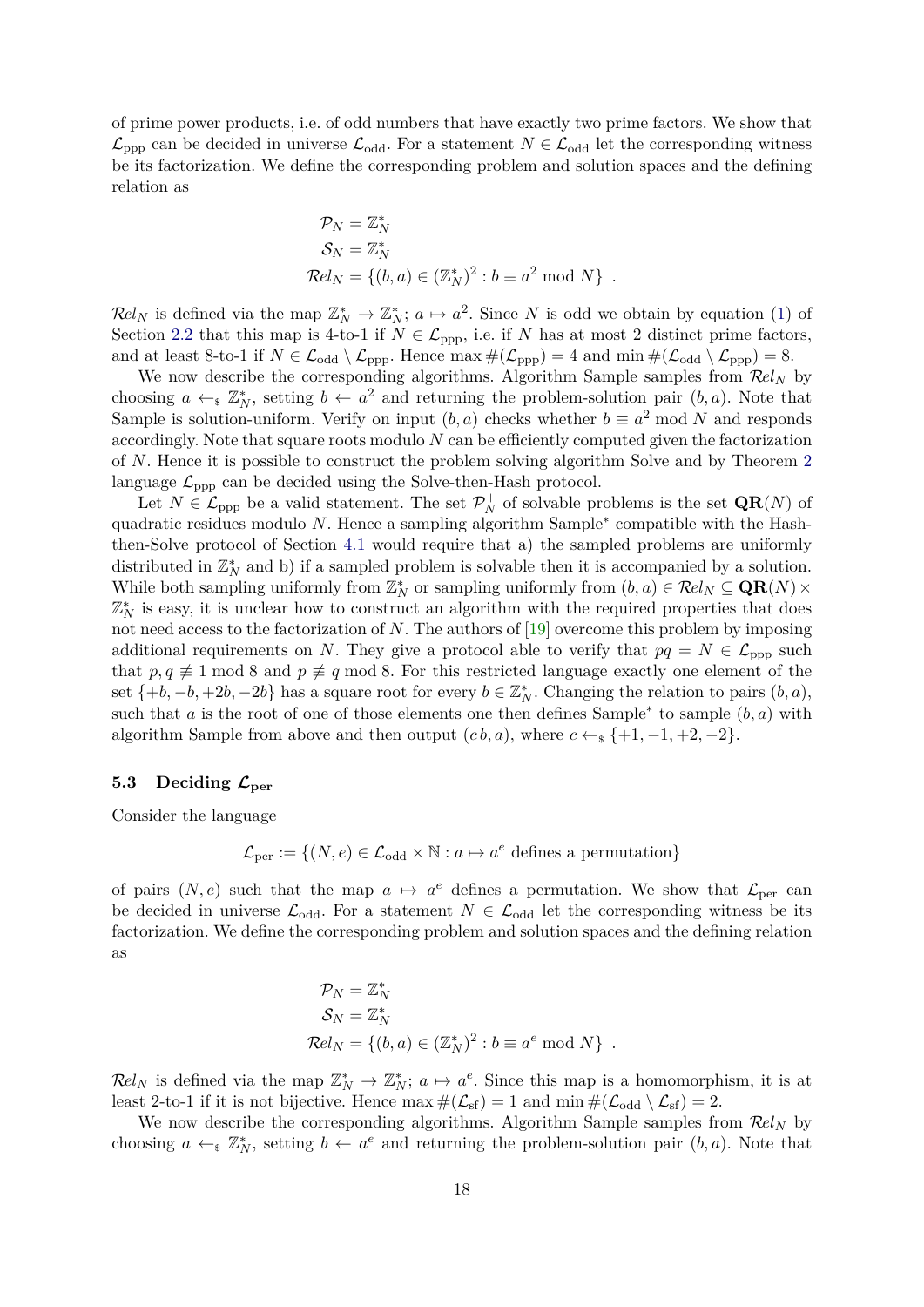Sample is both problem-uniform and solution-uniform. Verify on input (*b, a*) checks whether  $b \equiv a^e \mod N$  and responds accordingly. Note that *eth* roots modulo *N* can be efficiently computed given the factorization of *N*. Hence it is possible to construct the problem solving algorithm Solve and by Theorem [2](#page-11-1) language  $\mathcal{L}_{\text{per}}$  can be decided using the Solve-then-Hash protocol.

Further, for every valid statement  $N \in \mathcal{L}_{per}$  the map  $\mathbb{Z}_N^* \to \mathbb{Z}_N^*$ ;  $a \mapsto a^e$  defining the relation  $\mathcal{R}el_N$  is a bijection. Hence in this case every problem  $b \in \mathcal{P}_N$  is solvable. Further the problems sampled by Sample are uniformly distributed on  $\mathcal{P}_N$  and solutions are uniformly distributed on the corresponding solution set  $\mathcal{S}ol_N(b)$ . Thus Sample is both problem-uniform and solution-uniform, and therefore fulfills the requirements, which are necessary to be used as sampling algorithm Sample<sup>\*</sup> in the Hash-then-Solve protocol of Section [4.1.](#page-9-0)

## <span id="page-18-0"></span>5.4 Deciding  $\mathcal{L}_{\text{pp}}$  and  $\mathcal{L}_{\text{rsa}}$

Consider the languages

$$
\mathcal{L}_{\text{pp}} := \{ pq \in \mathcal{L}_{\text{odd}} : p, q \in \mathbb{P}, p \neq q, p \nmid (q-1), q \nmid (p-1) \}
$$

of prime products, i.e. square-free numbers having exactly two prime factors, and

$$
\mathcal{L}_{\text{rsa}} := \{ (N, e) \in \mathcal{L}_{\text{pp}} \times \mathbb{N} : a \mapsto a^e \text{ defines a permutation} \}
$$

of pairs  $(N, e)$  such that *N* is a prime product and the RSA map  $\mathbb{Z}_N^* \to \mathbb{Z}_N^*$ ;  $a \mapsto a^e$  defines a permutation. We have  $\mathcal{L}_{\text{pp}} = \mathcal{L}_{\text{ppp}} \cap \mathcal{L}_{\text{sf}}$  and  $\mathcal{L}_{\text{rsa}} = \mathcal{L}_{\text{per}} \cap \mathcal{L}_{\text{pp}} \cap \mathcal{L}_{\text{sf}}$ . The protocols deciding  $\mathcal{L}_{\text{sf}}$ ,  $\mathcal{L}_{\text{opp}}$  and  $\mathcal{L}_{\text{per}}$  are all defined with respect to the same universe  $\mathcal{L}_{\text{odd}}$ . By running them in parallel we hence obtain protocols deciding  $\mathcal{L}_{\text{pp}}$  or  $\mathcal{L}_{\text{rsa}}$  respectively with respect to  $\mathcal{L}_{\text{odd}}$ .

#### <span id="page-18-1"></span>5.5 Deciding  $\mathcal{L}_{\text{blum}}$

Consider the language

$$
\mathcal{L}_{\text{blum}} := \{ pq \in \mathcal{L}_{\text{pp}} : p \equiv q \equiv 3 \bmod 4 \}
$$

of Blum integers. We show that  $\mathcal{L}_{\text{blum}}$  can be decided in universe  $\mathcal{L}_{\text{pp}}$ . For a statement  $N \in \mathcal{L}_{\text{pp}}$ let the corresponding witness be its factorization. We define the corresponding problem and solution spaces and the defining relation as

$$
\mathcal{P}_N = \mathbb{Z}_N^*
$$
  
\n
$$
\mathcal{S}_N = \mathbb{Z}_N^*
$$
  
\n
$$
\mathcal{R}el_N = \{(b, a) \in (\mathbb{Z}_N^*)^2 : b \equiv a^4 \bmod N\} .
$$

Since all statements are elements of  $\mathcal{L}_{\text{pp}}$  and hence have two odd prime factors, every square in  $\mathbb{Z}_N^*$  has four square roots. Further, if *N* a is Blum integer then each element of  $\mathbf{QR}(N)$  has exactly one root that is again a square. This implies that every problem of  $\mathcal{P}^+ = \{b \in \mathbb{Z}_N^* :$  $b \equiv a^4$  for some  $a \in \mathbb{Z}_N^*$  has four corresponding solutions, i.e. max  $\#(\mathcal{L}_{sf}) = 2$ . If on the other hand  $N \in \mathcal{L}_{\text{pp}} \setminus \mathcal{L}_{\text{blum}}$ , then every element of the form  $b = a^4$  has at least two square roots, which are elements of  $QR(N)$ . Hence in this case we obtain min  $\#(\mathcal{L}_{\text{pp}} \setminus \mathcal{L}_{\text{blum}}) = 8$ .

We now describe the corresponding algorithms. Algorithm Sample samples from R*el<sup>N</sup>* by choosing  $a \leftarrow s \mathbb{Z}_N^*$ , setting  $b \leftarrow a^4$  and returning the problem-solution pair  $(b, a)$ . Note that Sample is solution-uniform. Verify on input  $(b, a)$  checks whether  $b \equiv a^4 \mod N$  and responds accordingly. Note that 4th roots modulo *N* can be efficiently computed given the factorization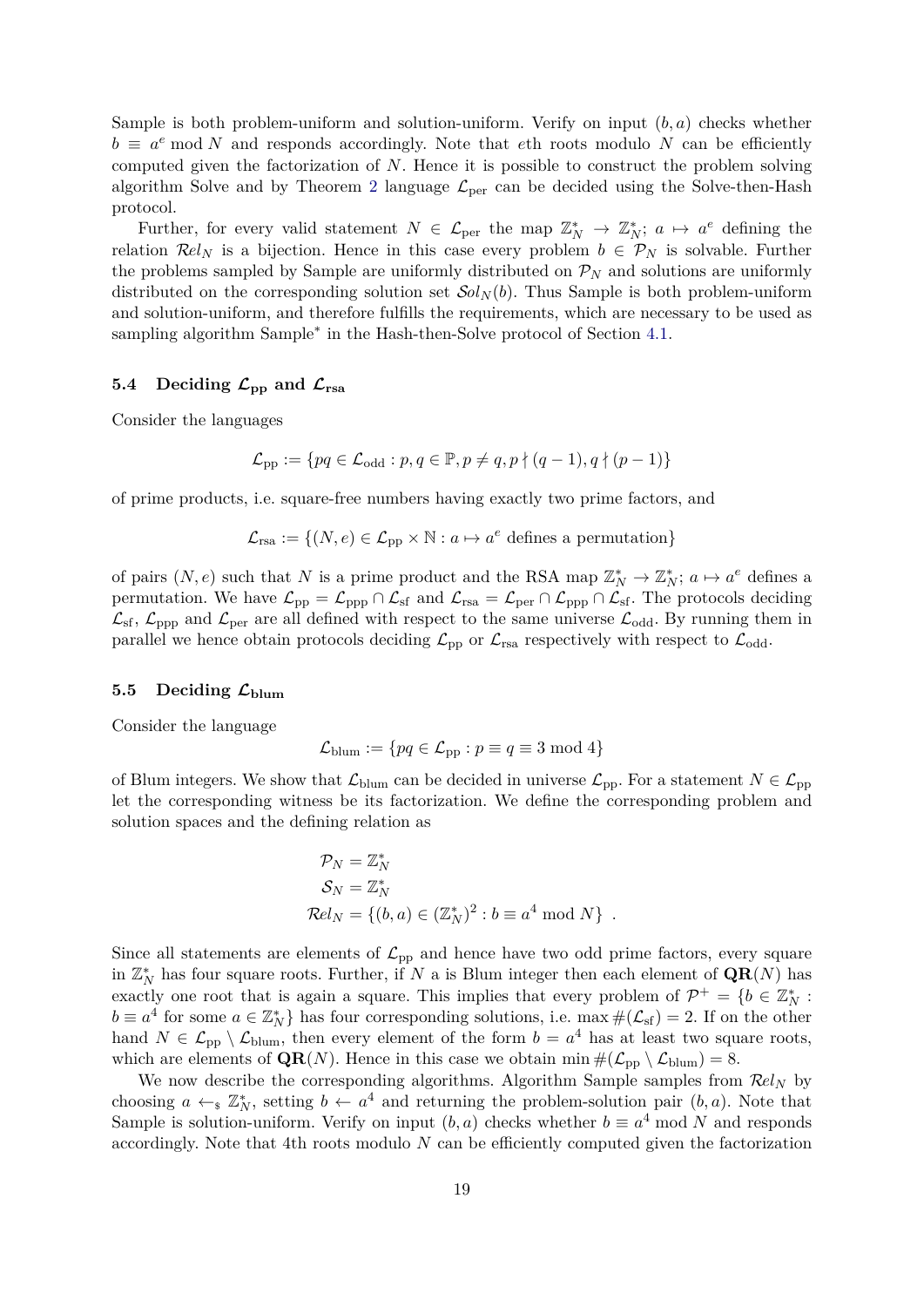of *N*. Hence it is possible to construct the problem solving algorithm Solve and by Theorem [2](#page-11-1) language  $\mathcal{L}_{\text{blum}}$  can be decided using the Solve-then-Hash protocol.

Let  $N \in \mathcal{L}_{\text{blum}}$  be a valid statement. Since for Blum integers squaring is a permutation on  $\mathbf{QR}(N)$ , the space of solvable problems is given by  $\mathbf{QR}(N)$ . Hence as in the case of the relation for language  $\mathcal{L}_{\text{opp}}$  it seems unfeasible to construct an alternative sampling algorithm Sample<sup>\*</sup> that admits the use of the Hash-then-Solve protocol of Section [4.1.](#page-9-0)

#### <span id="page-19-0"></span>**5.6 Deciding Lpai**

Let  $N \in \mathcal{L}_{\text{pp}}$  and  $g \in \mathbb{Z}_{N^2}^*$  such that  $N$  divides the order of the group generated by  $g$ . In this case the following function associated to  $N$  and  $g$ , which is used in Paillier's encryption scheme [\[26\]](#page-21-12), defines a bijection that can be efficiently inverted given the factorization of *N*.

$$
f_{n,g} \colon \begin{cases} \mathbb{Z}_N \times \mathbb{Z}_N^* & \to \mathbb{Z}_{N^2}^* \\ (a_1, a_2) & \mapsto g^{a_1} a_2^N \text{ mod } N^2 \end{cases}
$$

In this section we show that our protocols can be used to check in universe  $\mathcal{L}_{\text{pp}}$ , whether a public key (*N, g*) for the Paillier encryption scheme indeed defines a bijection. Hence consider the language

$$
\mathcal{L}_{\text{pai}} := \{ (N, g) \in \mathcal{L}_{\text{pp}} \times \mathbb{N} : g \in \mathbb{Z}_{N^2}^*, f_{N,g} \text{ is permutation} \} .
$$

Note that the condition  $g \in \mathbb{Z}_{N^2}^*$  can be efficiently checked. For a statement  $N \in \mathcal{L}_{\text{pp}}$  let the corresponding witness be its factorization. We define the corresponding problem and solution spaces and the defining relation as

$$
\mathcal{P}_N = \mathbb{Z}_{N^2}^*
$$
  
\n
$$
\mathcal{S}_N = \mathbb{Z}_N \times \mathbb{Z}_N^*
$$
  
\n
$$
\mathcal{R}el_N = \{(b, a) \in \mathcal{P}_{(N,g)} \times \mathcal{S}_{(N,g)} : b \equiv f_{N,g}(a) \bmod N\}.
$$

 $\mathcal{R}el_N$  is defined via map  $f_{(N,g)}$ , which is a homomorphism. Hence if it is not bijective it is at least 2-to-1 and we obtain  $\max \#(\mathcal{L}_{sf}) = 1$  and  $\min \#(\mathcal{L}_{odd} \setminus \mathcal{L}_{sf}) = 2$ .

We now describe the corresponding algorithms. Algorithm Sample samples from R*el<sup>N</sup>* by choosing  $a \leftarrow_{\mathbb{R}} \mathbb{Z}_N \times \mathbb{Z}_N^*$ , setting  $b \leftarrow f_{(N,g)}(a)$  and returning the problem-solution pair  $(b, a)$ . Note that Sample is both problem-uniform and solution-uniform. Verify on input (*b, a*) checks whether  $b \equiv f_{(N,g)}(a)$  and responds accordingly. Map  $f_{(N,g)}$  can be efficiently inverted given the factorization of *N*. Hence it is possible to construct the problem solving algorithm Solve and by Theorem [2](#page-11-1) language  $\mathcal{L}_{\text{pai}}$  can be decided using the Solve-then-Hash protocol.

For every valid statement  $N \in \mathcal{L}_{\text{pai}}$  the map  $f_{(N,g)}$  defining the relation  $\mathcal{R}el_N$  is a bijection. Hence in this case every problem  $b \in \mathcal{P}_N$  is solvable. Further the problems sampled by Sample are uniformly distributed on  $\mathcal{P}_N$  and solutions are uniformly distributed on the corresponding solution set  $Sol<sub>N</sub>(b)$ . Thus Sample is both problem-uniform and solution-uniform, and therefore fulfills the requirements, which are necessary to be used as sampling algorithm Sample<sup>\*</sup> in the Hash-then-Solve protocol of Section [4.1.](#page-9-0)

The constructions can be easily adapted to handle the generalized version of the trapdoor function from [\[14\]](#page-20-20), which uses domain  $\mathbb{Z}_{N^s} \times \mathbb{Z}_N^*$  and range  $\mathbb{Z}_{N^{s+1}}^*$  for some  $s \in \mathbb{N}$ .

#### **Acknowledgments**

We are grateful to the anonymous reviewers for their valuable comments. Benedikt Auerbach was supported by the NRW Research Training Group SecHuman. Bertram Poettering conducted part of the research at Ruhr University Bochum, supported by ERC Project ERCC (FP7/615074).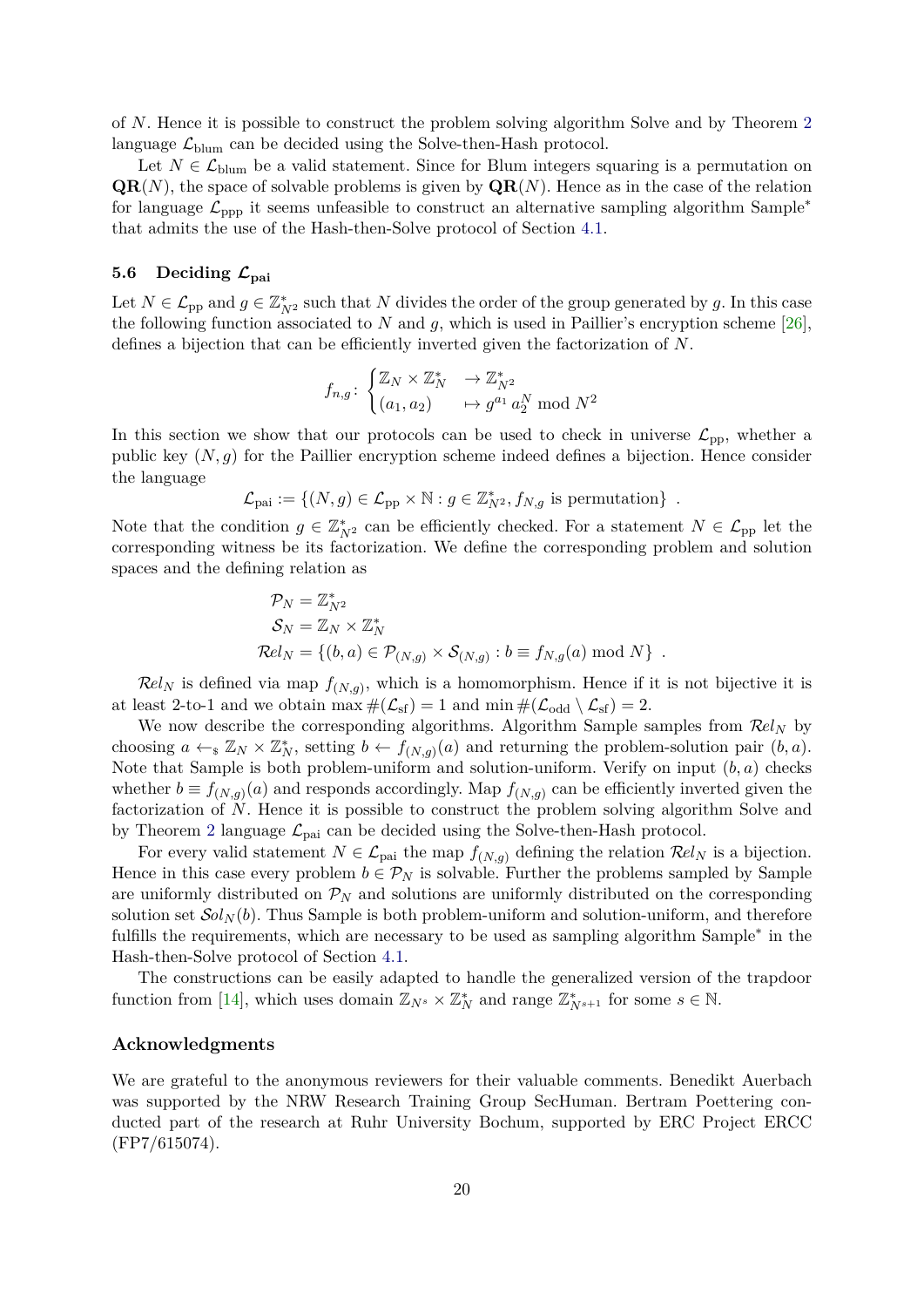## **References**

- <span id="page-20-0"></span>1. Ateniese, G., Camenisch, J., Joye, M., Tsudik, G.: A practical and provably secure coalition-resistant group signature scheme. In: Bellare, M. (ed.) CRYPTO 2000. LNCS, vol. 1880, pp. 255–270. Springer, Heidelberg, Germany, Santa Barbara, CA, USA (Aug 20–24, 2000)
- <span id="page-20-4"></span>2. Bellare, M., Poettering, B., Stebila, D.: Deterring certificate subversion: Efficient double-authenticationpreventing signatures. In: Fehr, S. (ed.) PKC 2017, Part II. LNCS, vol. 10175, pp. 121–151. Springer, Heidelberg, Germany, Amsterdam, The Netherlands (Mar 28–31, 2017)
- <span id="page-20-17"></span>3. Bellare, M., Yung, M.: Certifying permutations: Noninteractive zero-knowledge based on any trapdoor permutation. Journal of Cryptology 9(3), 149–166 (1996)
- <span id="page-20-18"></span>4. Benhamouda, F., Ferradi, H., Géraud, R., Naccache, D.: Non-interactive provably secure attestations for arbitrary RSA prime generation algorithms. In: Foley, S.N., Gollmann, D., Snekkenes, E. (eds.) ESORICS 2017, Part I. LNCS, vol. 10492, pp. 206–223. Springer, Heidelberg, Germany, Oslo, Norway (Sep 11–15, 2017)
- <span id="page-20-16"></span>5. Berger, R., Kannan, S., Peralta, R.: A framework for the study of cryptographic protocols. In: Williams, H.C. (ed.) CRYPTO'85. LNCS, vol. 218, pp. 87–103. Springer, Heidelberg, Germany, Santa Barbara, CA, USA (Aug 18–22, 1986)
- <span id="page-20-11"></span>6. Boudot, F.: Efficient proofs that a committed number lies in an interval. In: Preneel, B. (ed.) EURO-CRYPT 2000. LNCS, vol. 1807, pp. 431–444. Springer, Heidelberg, Germany, Bruges, Belgium (May 14–18, 2000)
- <span id="page-20-15"></span>7. Boyar, J., Friedl, K., Lund, C.: Practical zero-knowledge proofs: Giving hints and using deficiencies. In: Quisquater, J.J., Vandewalle, J. (eds.) EUROCRYPT'89. LNCS, vol. 434, pp. 155–172. Springer, Heidelberg, Germany, Houthalen, Belgium (Apr 10–13, 1990)
- <span id="page-20-8"></span>8. Brassard, G., Crépeau, C.: Non-transitive transfer of confidence: A perfect zero-knowledge interactive protocol for SAT and beyond. In: 27th FOCS. pp. 188–195. IEEE Computer Society Press, Toronto, Ontario, Canada (Oct 27–29, 1986)
- <span id="page-20-2"></span>9. Camenisch, J., Lysyanskaya, A.: Dynamic accumulators and application to efficient revocation of anonymous credentials. In: Yung, M. (ed.) CRYPTO 2002. LNCS, vol. 2442, pp. 61–76. Springer, Heidelberg, Germany, Santa Barbara, CA, USA (Aug 18–22, 2002)
- <span id="page-20-5"></span>10. Camenisch, J., Michels, M.: Proving in zero-knowledge that a number is the product of two safe primes. In: Stern, J. (ed.) EUROCRYPT'99. LNCS, vol. 1592, pp. 107–122. Springer, Heidelberg, Germany, Prague, Czech Republic (May 2–6, 1999)
- <span id="page-20-7"></span>11. Catalano, D., Pointcheval, D., Pornin, T.: IPAKE: Isomorphisms for password-based authenticated key exchange. In: Franklin, M. (ed.) CRYPTO 2004. LNCS, vol. 3152, pp. 477–493. Springer, Heidelberg, Germany, Santa Barbara, CA, USA (Aug 15–19, 2004)
- <span id="page-20-12"></span>12. Chan, A.H., Frankel, Y., Tsiounis, Y.: Easy come - easy go divisible cash. In: Nyberg, K. (ed.) EURO-CRYPT'98. LNCS, vol. 1403, pp. 561–575. Springer, Heidelberg, Germany, Espoo, Finland (May 31 – Jun 4, 1998)
- <span id="page-20-1"></span>13. Chaum, D., Fiat, A., Naor, M.: Untraceable electronic cash. In: Goldwasser, S. (ed.) CRYPTO'88. LNCS, vol. 403, pp. 319–327. Springer, Heidelberg, Germany, Santa Barbara, CA, USA (Aug 21–25, 1990)
- <span id="page-20-20"></span>14. Damgård, I., Jurik, M.: A generalisation, a simplification and some applications of Paillier's probabilistic public-key system. In: Kim, K. (ed.) PKC 2001. LNCS, vol. 1992, pp. 119–136. Springer, Heidelberg, Germany, Cheju Island, South Korea (Feb 13–15, 2001)
- <span id="page-20-19"></span>15. Freeman, D.M., Goldreich, O., Kiltz, E., Rosen, A., Segev, G.: More constructions of lossy and correlationsecure trapdoor functions. Journal of Cryptology 26(1), 39–74 (Jan 2013)
- <span id="page-20-13"></span>16. Fujisaki, E., Okamoto, T.: Statistical zero knowledge protocols to prove modular polynomial relations. In: Kaliski Jr., B.S. (ed.) CRYPTO'97. LNCS, vol. 1294, pp. 16–30. Springer, Heidelberg, Germany, Santa Barbara, CA, USA (Aug 17–21, 1997)
- <span id="page-20-14"></span>17. Fujisaki, E., Okamoto, T.: A practical and provably secure scheme for publicly verifiable secret sharing and its applications. In: Nyberg, K. (ed.) EUROCRYPT'98. LNCS, vol. 1403, pp. 32–46. Springer, Heidelberg, Germany, Espoo, Finland (May 31 – Jun 4, 1998)
- <span id="page-20-3"></span>18. Gennaro, R., Krawczyk, H., Rabin, T.: RSA-based undeniable signatures. In: Kaliski Jr., B.S. (ed.) CRYPTO'97. LNCS, vol. 1294, pp. 132–149. Springer, Heidelberg, Germany, Santa Barbara, CA, USA (Aug 17–21, 1997)
- <span id="page-20-6"></span>19. Gennaro, R., Micciancio, D., Rabin, T.: An efficient non-interactive statistical zero-knowledge proof system for quasi-safe prime products. In: ACM CCS 98. pp. 67–72. ACM Press, San Francisco, CA, USA (Nov 2–5, 1998)
- <span id="page-20-9"></span>20. Goldreich, O., Micali, S., Wigderson, A.: Proofs that yield nothing but their validity or all languages in NP have zero-knowledge proof systems. Journal of the ACM 38(3), 691–729 (1991)
- <span id="page-20-10"></span>21. Groth, J., Ostrovsky, R., Sahai, A.: Perfect non-interactive zero knowledge for NP. In: Vaudenay, S. (ed.) EUROCRYPT 2006. LNCS, vol. 4004, pp. 339–358. Springer, Heidelberg, Germany, St. Petersburg, Russia (May 28 – Jun 1, 2006)